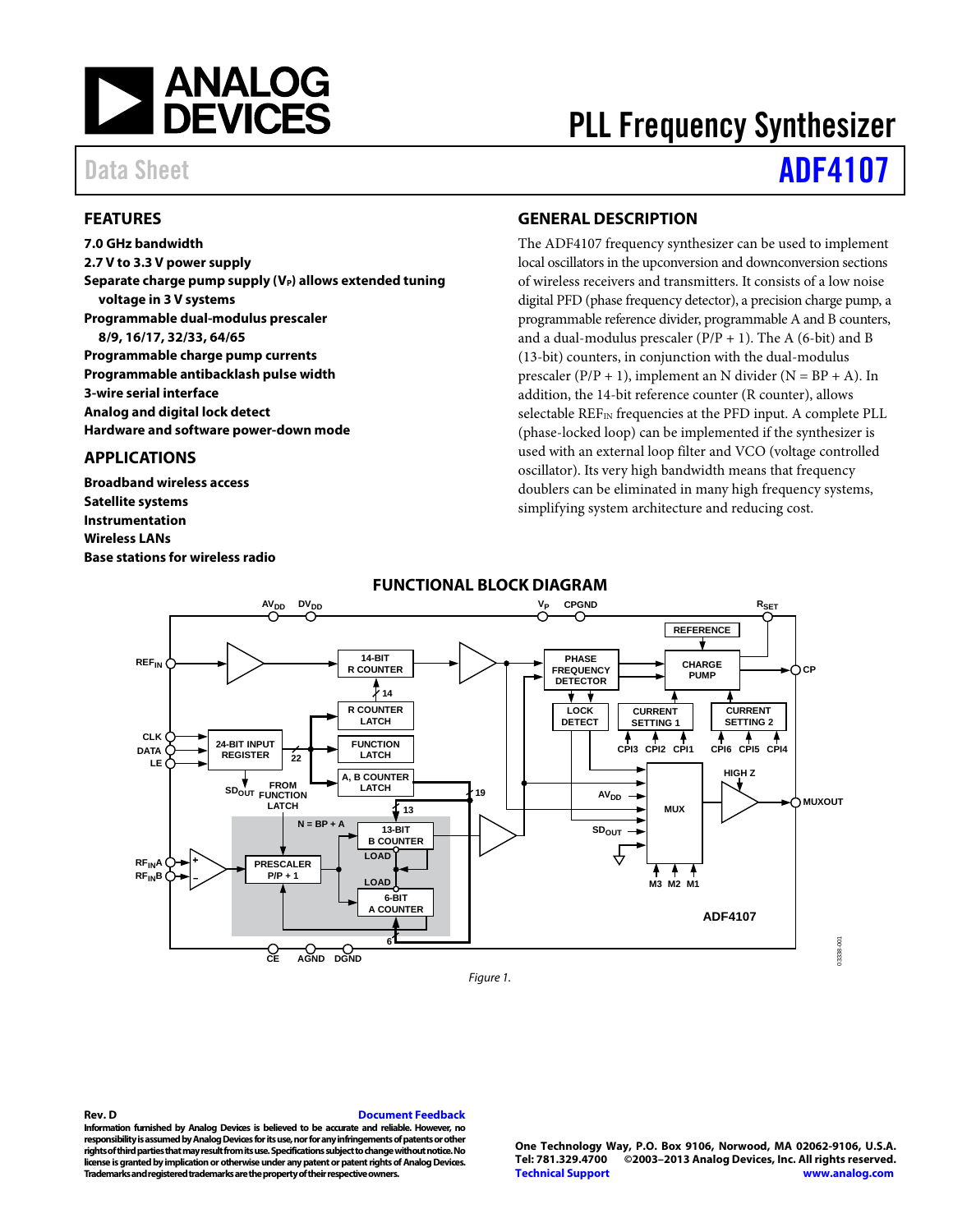# TABLE OF CONTENTS

# <span id="page-1-0"></span>**REVISION HISTORY**

#### **3/13—Rev. C to Rev. D**

| Changed RF <sub>IN</sub> A to RF <sub>IN</sub> B Parameter from $\pm 320$ mV to $\pm 600$ mV, |  |
|-----------------------------------------------------------------------------------------------|--|
|                                                                                               |  |
|                                                                                               |  |
|                                                                                               |  |
| $11/12$ —Rev. B to Rev. C                                                                     |  |
| Changed EVAL-ADF411xEBZ1 to EV-ADF411XSD1Z  4                                                 |  |
|                                                                                               |  |
|                                                                                               |  |
|                                                                                               |  |

### **9/11—Rev. A to Rev. B**

| Changes to Normalized Phase Noise Floor (PNSYNTH) Parameter, |
|--------------------------------------------------------------|
|                                                              |
| Added Normalized 1/f Noise (PN1 f) Parameter and Endnote 11, |
|                                                              |
| Changed EVAL-ADF4107EB1 to EVAL-ADF411xEBZ1 4                |
|                                                              |
|                                                              |
|                                                              |

| Device Programming after Initial Power-Up  17         |  |
|-------------------------------------------------------|--|
|                                                       |  |
| Local Oscillator for LMDS Base Station Transmitter 18 |  |
|                                                       |  |
| PCB Design Guidelines for Chip Scale Package  19      |  |
|                                                       |  |
|                                                       |  |
|                                                       |  |

## **4/07—Rev. 0 to Rev. A**

| Changes to Absolute Maximum Ratings Section5 |  |
|----------------------------------------------|--|
|                                              |  |
|                                              |  |

**5/03—Revision 0: Initial Version**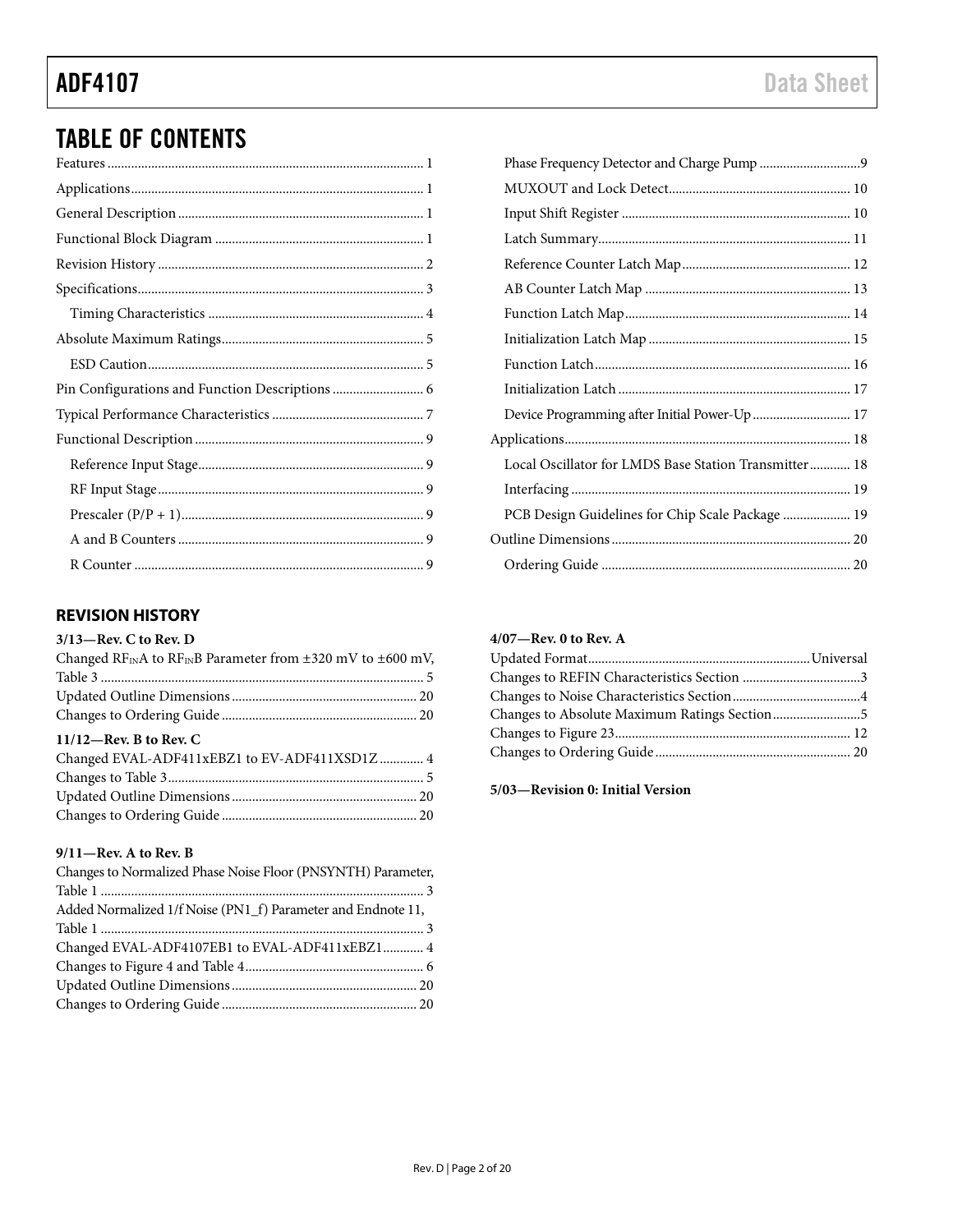# <span id="page-2-0"></span>**SPECIFICATIONS**

 $AV_{\text{DD}} = DV_{\text{DD}} = 3 \text{ V} \pm 10\%, AV_{\text{DD}} \leq V_{\text{P}} \leq 5.5 \text{ V}$ ,  $AGND = DGND = CPGND = 0 \text{ V}$ ,  $R_{\text{SET}} = 5.1 \text{ k}\Omega$ , dBm referred to 50  $\Omega$ ,  $T_A = T_{\text{MAX}}$  to  $T_{\text{MIN}}$ , unless otherwise noted.

| Table 1.                                                                            |                          |                            |               |                                                             |  |  |  |  |
|-------------------------------------------------------------------------------------|--------------------------|----------------------------|---------------|-------------------------------------------------------------|--|--|--|--|
| <b>Parameter</b>                                                                    | $B$ Version <sup>1</sup> | B Chips <sup>2</sup> (Typ) | <b>Unit</b>   | <b>Test Conditions/Comments</b>                             |  |  |  |  |
| RF CHARACTERISTICS                                                                  |                          |                            |               |                                                             |  |  |  |  |
| RF Input Frequency (RFIN) <sup>3</sup>                                              | 1.0/7.0                  | 1.0/7.0                    | GHz min/max   | See Figure 18 for input circuit                             |  |  |  |  |
| <b>RF Input Sensitivity</b>                                                         | $-5/+5$                  | $-5/+5$                    | dBm min/max   |                                                             |  |  |  |  |
| Maximum Allowable Prescaler Output                                                  | 300                      | 300                        | MHz max       |                                                             |  |  |  |  |
| Frequency <sup>4</sup>                                                              |                          |                            |               |                                                             |  |  |  |  |
| <b>REFIN CHARACTERISTICS</b>                                                        |                          |                            |               |                                                             |  |  |  |  |
| <b>REF<sub>IN</sub></b> Input Frequency                                             | 20/250                   | 20/250                     | MHz min/max   | For $f < 20$ MHz, ensure slew rate >50 V/ $\mu$ s           |  |  |  |  |
| REF <sub>IN</sub> Input Sensitivity <sup>5</sup>                                    | 0.8/V <sub>DD</sub>      | 0.8/V <sub>DD</sub>        | V p-p min/max | Biased at AV <sub>DD</sub> /2 <sup>6</sup>                  |  |  |  |  |
| <b>REF<sub>IN</sub></b> Input Capacitance                                           | 10                       | 10                         | pF max        |                                                             |  |  |  |  |
| <b>REF<sub>IN</sub></b> Input Current                                               | ±100                     | ±100                       | µA max        |                                                             |  |  |  |  |
| PHASE DETECTOR                                                                      |                          |                            |               |                                                             |  |  |  |  |
| Phase Detector Frequency <sup>7</sup>                                               | 104                      | 104                        | MHz max       | $ABP = 0.0$ (2.9 ns antibacklash pulse width)               |  |  |  |  |
| <b>CHARGE PUMP</b>                                                                  |                          |                            |               | Programmable; see Figure 25                                 |  |  |  |  |
| I <sub>CP</sub> Sink/Source                                                         |                          |                            |               |                                                             |  |  |  |  |
| High Value                                                                          | 5                        | 5                          | mA typ        | With $R_{\text{SET}} = 5.1 \text{ k}\Omega$                 |  |  |  |  |
| Low Value                                                                           | 625                      | 625                        | µA typ        |                                                             |  |  |  |  |
| Absolute Accuracy                                                                   | 2.5                      | 2.5                        | % typ         | With $R_{\text{SET}} = 5.1 \text{ k}\Omega$                 |  |  |  |  |
| R <sub>SET</sub> Range                                                              | 3.0 to 11                | 3.0 to 11                  | kΩ typ        | See Figure 25                                               |  |  |  |  |
| I <sub>CP</sub> Three-State Leakage                                                 | 1                        | $\mathbf{1}$               | nA typ        |                                                             |  |  |  |  |
| Sink and Source Current Matching                                                    | 2                        | $\overline{2}$             | % typ         | $0.5 V \leq V_{CP} \leq V_P - 0.5 V$                        |  |  |  |  |
| $C_{P}$ VS. $V_{CP}$                                                                | 1.5                      | 1.5                        | % typ         | $0.5 V \leq V_{CP} \leq V_P - 0.5 V$                        |  |  |  |  |
| I <sub>CP</sub> vs. Temperature                                                     | $\overline{2}$           | $\overline{2}$             | % typ         | $V_{CP} = V_P/2$                                            |  |  |  |  |
| <b>LOGIC INPUTS</b>                                                                 |                          |                            |               |                                                             |  |  |  |  |
| V <sub>IH</sub> , Input High Voltage                                                | 1.4                      | 1.4                        | V min         |                                                             |  |  |  |  |
| V <sub>IL</sub> , Input Low Voltage                                                 | 0.6                      | 0.6                        | V max         |                                                             |  |  |  |  |
| I <sub>INH</sub> , I <sub>INL</sub> , Input Current                                 | ±1                       | ±1                         | µA max        |                                                             |  |  |  |  |
| CIN, Input Capacitance                                                              | 10                       | 10                         | pF max        |                                                             |  |  |  |  |
| LOGIC OUTPUTS                                                                       |                          |                            |               |                                                             |  |  |  |  |
| V <sub>OH</sub> , Output High Voltage                                               | 1.4                      | 1.4                        | V min         | Open-drain output chosen; 1 kΩ pull-up<br>resistor to 1.8 V |  |  |  |  |
| V <sub>OH</sub> , Output High Voltage                                               | $V_{DD}$ $-$ 0.4         | $V_{DD}$ – 0.4             | V min         | CMOS output chosen                                          |  |  |  |  |
| l <sub>OH</sub>                                                                     | 100                      | 100                        | µA max        |                                                             |  |  |  |  |
| V <sub>OL</sub> , Output Low Voltage                                                | 0.4                      | 0.4                        | V max         | $I_{OL} = 500 \mu A$                                        |  |  |  |  |
| <b>POWER SUPPLIES</b>                                                               |                          |                            |               |                                                             |  |  |  |  |
| <b>AV<sub>DD</sub></b>                                                              | 2.7/3.3                  | 2.7/3.3                    | V min/V max   |                                                             |  |  |  |  |
| <b>DV</b> <sub>DD</sub>                                                             | <b>AV</b> <sub>DD</sub>  | <b>AV</b> <sub>DD</sub>    |               |                                                             |  |  |  |  |
| $V_P$                                                                               | AV <sub>DD</sub> /5.5    | AV <sub>DD</sub> /5.5      | V min/V max   | $AV_{DD} \leq V_P \leq 5.5 V$                               |  |  |  |  |
| $\mathsf{I}_{\text{DD}}^8$ (Al <sub>DD</sub> + $\mathsf{D}\mathsf{I}_{\text{DD}}$ ) | 17                       | 15                         | mA max        | 15 mA typ                                                   |  |  |  |  |
| p                                                                                   | 0.4                      | 0.4                        | mA max        | $T_A = 25^{\circ}C$                                         |  |  |  |  |
| Power-Down Mode <sup>9</sup> (Al <sub>DD</sub> + Dl <sub>DD</sub> )                 | 10                       | 10                         | µA typ        |                                                             |  |  |  |  |
| NOISE CHARACTERISTICS                                                               |                          |                            |               |                                                             |  |  |  |  |
| Normalized Phase Noise Floor (PNSYNTH) <sup>10</sup>                                | $-223$                   | $-223$                     | dBc/Hz typ    | PLL loop BW = 500 kHz, measured at                          |  |  |  |  |
|                                                                                     |                          |                            |               | 100 kHz offset                                              |  |  |  |  |
| Normalized 1/f Noise $(PN_{1_f})^{11}$                                              | $-122$                   | $-122$                     | dBc/Hz typ    | 10 kHz offset; normalized to 1 GHz                          |  |  |  |  |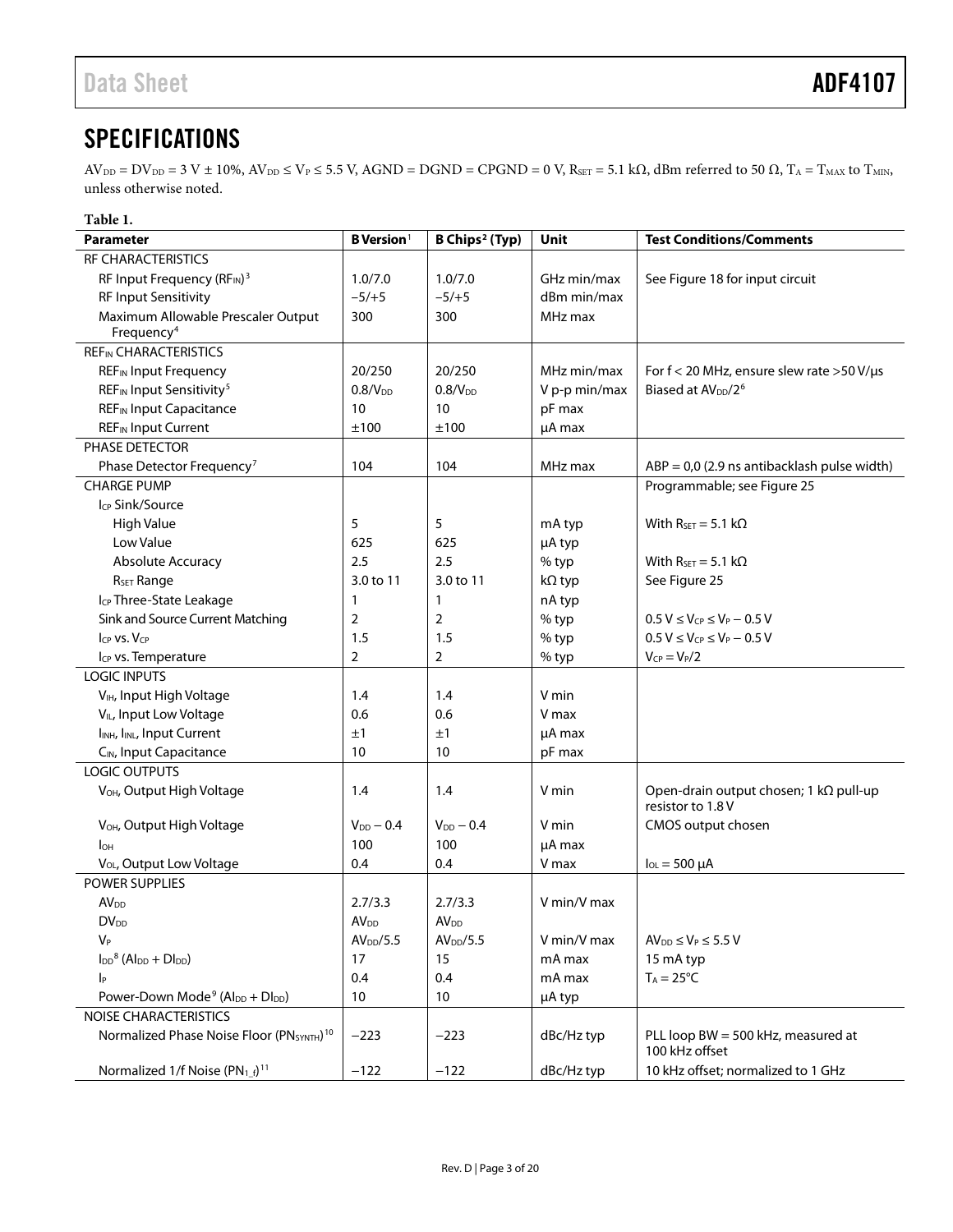# <span id="page-3-1"></span>ADF4107 Data Sheet

| <b>Parameter</b>                      | <b>B</b> Version <sup>1</sup> | B Chips <sup>2</sup> (Typ) | Unit       | <b>Test Conditions/Comments</b>                |  |  |  |  |  |  |
|---------------------------------------|-------------------------------|----------------------------|------------|------------------------------------------------|--|--|--|--|--|--|
| Phase Noise Performance <sup>12</sup> |                               |                            |            | @ VCO output                                   |  |  |  |  |  |  |
| 900 MHz Output <sup>13</sup>          | $-93$                         | $-93$                      | dBc/Hz typ | @ 1 kHz offset and 200 kHz PFD frequency       |  |  |  |  |  |  |
| 6400 MHz Output <sup>14</sup>         | $-76$                         | $-76$                      | dBc/Hz typ | @ 1 kHz offset and 200 kHz PFD frequency       |  |  |  |  |  |  |
| 6400 MHz Output <sup>15</sup>         | $-83$                         | $-83$                      | dBc/Hz typ | @ 1 kHz offset and 1 MHz PFD frequency         |  |  |  |  |  |  |
| Spurious Signals                      |                               |                            |            |                                                |  |  |  |  |  |  |
| 900 MHz Output <sup>13</sup>          | $-90/-92$                     | $-90/-92$                  | dBc typ    | @ 200 kHz/400 kHz and 200 kHz PFD<br>frequency |  |  |  |  |  |  |
| 6400 MHz Output <sup>14</sup>         | $-65/-70$                     | $-65/-70$                  | dBc typ    | @ 200 kHz/400 kHz and 200 kHz PFD<br>frequency |  |  |  |  |  |  |
| 6400 MHz Output <sup>15</sup>         | $-70/-75$                     | $-70/-75$                  | dBc typ    | @ 1 MHz/2 MHz and 1 MHz PFD frequency          |  |  |  |  |  |  |

1 Operating temperature range (B version) is −40°C to +85°C.

2 The B chip specifications are given as typical values.

<sup>3</sup> Use a square wave for lower frequencies, below the minimum stated.

4 This is the maximum operating frequency of the CMOS counters. The prescaler value should be chosen to ensure that the RF input is divided down to a frequency that is less than this value.

 $^5$  AV<sub>DD</sub> = DV<sub>DD</sub> = 3 V.<br> $^6$  AC-coupling ensur

 $6$  AC-coupling ensures AV<sub>DD</sub>/2 bias.

<sup>7</sup> Guaranteed by design. Sample tested to ensure compliance.

 $^8$ T<sub>A</sub> = 25°C; AV<sub>DD</sub> = DV<sub>DD</sub> = 3 V; P = 32; RF<sub>IN</sub> = 7.0 GHz.<br><sup>9</sup> T. – 25°C; AV<sub>DR</sub> – DV<sub>DR</sub> – 3 3 V; R – 16 383; A – 63; R

<sup>9</sup> T<sub>A</sub> = 25°C; AV<sub>DD</sub> = DV<sub>DD</sub> = 3.3 V; R = 16,383; A = 63; B = 891; P = 32; RF<sub>IN</sub> = 7.0 GHz.<br><sup>10</sup> The synthesizer phase noise floor is estimated by measuring the in-band phase noise at the output of the VCO and subtra

<sup>11</sup> The PLL phase noise is composed of 1/f (flicker) noise plus the normalized PLL noise floor. The formula for calculating the 1/f noise contribution at an RF frequency, f<sub>RF</sub>, and at a frequency offset, f, is given by PN = PN<sub>1\_f</sub> + 10 log(10 kHz/f) + 20 log(f<sub>RF</sub>/1 GHz). Both the normalized phase noise floor and flicker noise are modeled in ADIsimPLL.

<sup>12</sup> The phase noise is measured with th[e EV-ADF411xSD1Z e](http://www.analog.com/adf4107)valuation board and the HP8562E spectrum analyzer. The spectrum analyzer provides the REF<sub>IN</sub> for the synthesizer (f<sub>REFOUT</sub> = 10 MHz @ 0 dBm).

<sup>13</sup> f<sub>REFIN</sub> = 10 MHz; f<sub>PFD</sub> = 200 kHz; offset frequency = 1 kHz; f<sub>RF</sub> = 900 MHz; N = 4500; loop BW = 20 kHz.<br><sup>14</sup> f<sub>REFIN</sub> = 10 MHz; f<sub>PFD</sub> = 200 kHz; offset frequency = 1 kHz; f<sub>RF</sub> = 6400 MHz; N = 32,000; loop BW =

#### <span id="page-3-0"></span>**TIMING CHARACTERISTICS**

 $AV_{DD} = DV_{DD} = 3 V \pm 10\%, AV_{DD} \le V_P \le 5.5 V$ , AGND = DGND = CPGND = 0 V, R<sub>SET</sub> = 5.1 kΩ, dBm referred to 50  $\Omega$ , T<sub>A</sub> = T<sub>MAX</sub> to T<sub>MIN</sub>, unless otherwise noted.<sup>1</sup>

#### **Table 2.**

| <b>Parameter</b> | Limit <sup>2</sup> (B Version) | Unit   | <b>Test Conditions/Comments</b> |
|------------------|--------------------------------|--------|---------------------------------|
| $t_1$            | 10                             | ns min | DATA to CLOCK setup time        |
| t <sub>2</sub>   | 10                             | ns min | DATA to CLOCK hold time         |
| $t_3$            | 25                             | ns min | CLOCK high duration             |
| t4               | 25                             | ns min | <b>CLOCK low duration</b>       |
| t <sub>5</sub>   | 10                             | ns min | CLOCK to LE setup time          |
| t <sub>6</sub>   | 20                             | ns min | LE pulse width                  |

<sup>1</sup> Guaranteed by design but not production tested.

<span id="page-3-2"></span>2 Operating temperature range (B Version) is −40°C to +85°C.



Figure 2. Timing Diagram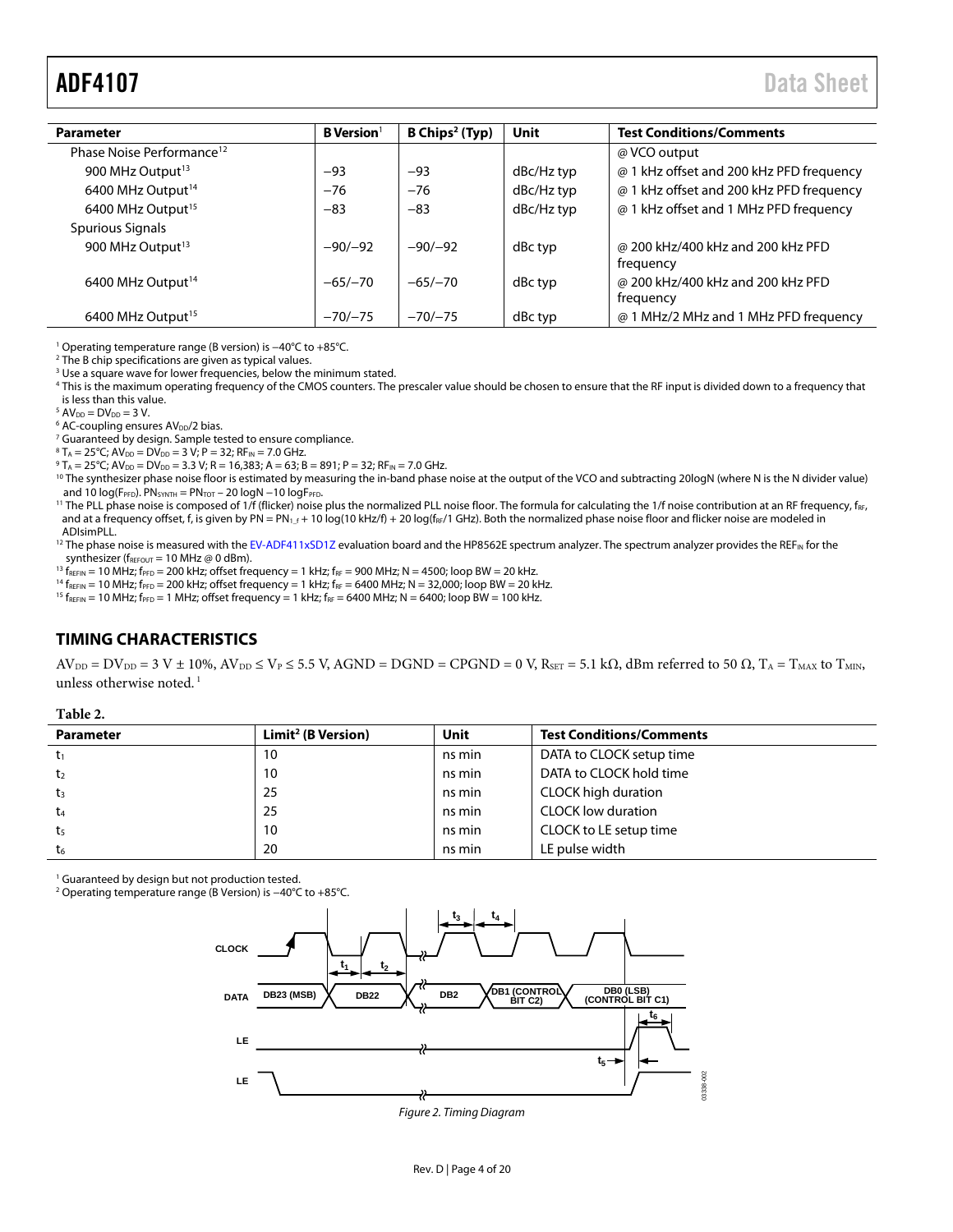# <span id="page-4-0"></span>ABSOLUTE MAXIMUM RATINGS

 $T_A = 25$ °C, unless otherwise noted.

#### **Table 3.**

<span id="page-4-2"></span>

| <b>Parameter</b>                                                  | Rating                               |
|-------------------------------------------------------------------|--------------------------------------|
| $AVDD$ to $GND1$                                                  | $-0.3$ V to $+3.6$ V                 |
| AV <sub>DD</sub> to DV <sub>DD</sub>                              | $-0.3$ V to $+0.3$ V                 |
| V⊳ to GND                                                         | $-0.3$ V to $+5.8$ V                 |
| V <sub>P</sub> to AV <sub>DD</sub>                                | $-0.3$ V to $+5.8$ V                 |
| Digital I/O Voltage to GND                                        | $-0.3$ V to V <sub>DD</sub> $+0.3$ V |
| Analog I/O Voltage to GND                                         | $-0.3$ V to V <sub>p</sub> + 0.3 V   |
| REF <sub>IN</sub> , RF <sub>IN</sub> A, RF <sub>IN</sub> B to GND | $-0.3$ V to V <sub>DD</sub> $+0.3$ V |
| <b>REINA to REINB</b>                                             | $\pm 600$ mV                         |
| <b>Operating Temperature Range</b>                                |                                      |
| Industrial (B Version)                                            | $-40^{\circ}$ C to $+85^{\circ}$ C   |
| Storage Temperature Range                                         | $-65^{\circ}$ C to $+125^{\circ}$ C  |
| <b>Maximum Junction Temperature</b>                               | $150^{\circ}$ C                      |
| TSSOP $\theta_{JA}$ Thermal Impedance                             | $112^{\circ}$ C/W                    |
| LFCSP $\theta_{JA}$ Thermal Impedance                             | 30.4°C/W                             |
| (Paddle Soldered)                                                 |                                      |
| Reflow Soldering                                                  |                                      |
| Peak Temperature                                                  | 260°C                                |
| Time at Peak Temperature                                          | 40 sec                               |
| <b>Transistor Count</b>                                           |                                      |
| CMOS                                                              | 6425                                 |
| <b>Bipolar</b>                                                    | 303                                  |

<span id="page-4-3"></span> $1$  GND = AGND = DGND = 0 V.

Stresses above those listed under Absolute Maximum Ratings may cause permanent damage to the device. This is a stress rating only; functional operation of the device at these or any other conditions above those indicated in the operational section of this specification is not implied. Exposure to absolute maximum rating conditions for extended periods may affect device reliability.

This device is a high performance RF integrated circuit with an ESD rating of <2 kV, and it is ESD sensitive. Proper precautions should be taken for handling and assembly.

#### <span id="page-4-1"></span>**ESD CAUTION**



ESD (electrostatic discharge) sensitive device. Charged devices and circuit boards can discharge without detection. Although this product features patented or proprietary protection circuitry, damage may occur on devices subjected to high energy ESD. Therefore, proper ESD precautions should be taken to avoid performance degradation or loss of functionality.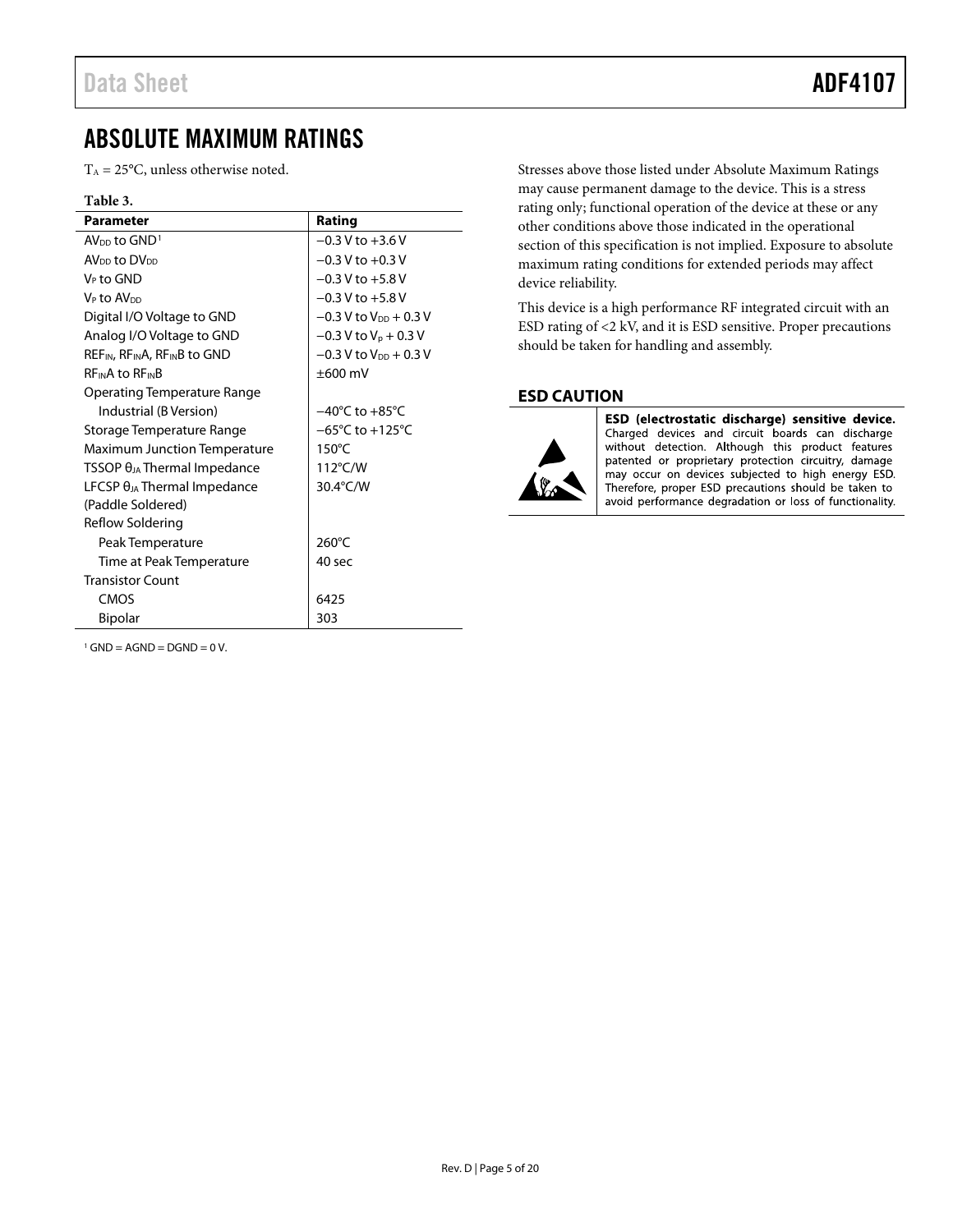# <span id="page-5-0"></span>PIN CONFIGURATIONS AND FUNCTION DESCRIPTIONS



### **Table 4. Pin Function Descriptions**

| Pin No.      |              |                         |                                                                                                                                                                                                                                                   |
|--------------|--------------|-------------------------|---------------------------------------------------------------------------------------------------------------------------------------------------------------------------------------------------------------------------------------------------|
| <b>TSSOP</b> | <b>LFCSP</b> | <b>Mnemonic</b>         | <b>Description</b>                                                                                                                                                                                                                                |
| $\mathbf{1}$ | 19           | RSET                    | Connecting a resistor between this pin and CPGND sets the maximum charge pump output current. The<br>nominal voltage potential at the R <sub>SET</sub> pin is 0.66 V. The relationship between I <sub>CP</sub> and R <sub>SET</sub> is            |
|              |              |                         | $I_{CP \, MAX} = \frac{25.5}{R_{SET}}$                                                                                                                                                                                                            |
|              |              |                         | so, with $R_{SET} = 5.1 \text{ k}\Omega$ , $I_{CPMAX} = 5 \text{ mA}$ .                                                                                                                                                                           |
| 2            | 20           | <b>CP</b>               | Charge Pump Output. When enabled, this pin provides $\pm l_{CP}$ to the external loop filter, which in turn drives<br>the external VCO.                                                                                                           |
| 3            | 1            | <b>CPGND</b>            | Charge Pump Ground. This is the ground return path for the charge pump.                                                                                                                                                                           |
| 4            | 2, 3         | <b>AGND</b>             | Analog Ground. This is the ground return path of the prescaler.                                                                                                                                                                                   |
| 5            | 4            | $RF_{IN}B$              | Complementary Input to the RF Prescaler. This point must be decoupled to the ground plane with a small<br>bypass capacitor, typically 100 pF. See Figure 18.                                                                                      |
| 6            | 5            | <b>RFINA</b>            | Input to the RF Prescaler. This small signal input is ac-coupled to the external VCO.                                                                                                                                                             |
| 7            | 6, 7         | AV <sub>DD</sub>        | Analog Power Supply. This voltage may range from 2.7 V to 3.3 V. Decoupling capacitors to the analog<br>ground plane should be placed as close as possible to this pin. $AV_{DD}$ must be the same value as $DV_{DD}$ .                           |
| 8            | 8            | <b>REF<sub>IN</sub></b> | Reference Input. This is a CMOS input with a nominal threshold of V <sub>DD</sub> /2 and a dc equivalent input<br>resistance of 100 kΩ. See Figure 17. This input can be driven from a TTL or CMOS crystal oscillator or it can<br>be ac-coupled. |
| 9            | 9,10         | <b>DGND</b>             | Digital Ground.                                                                                                                                                                                                                                   |
| 10           | 11           | <b>CE</b>               | Chip Enable. A logic low on this pin powers down the device and puts the charge pump output into three-<br>state mode. Taking the pin high powers up the device, depending on the status of the power-down bit, F2.                               |
| 11           | 12           | <b>CLK</b>              | Serial Clock Input. This serial clock is used to clock in the serial data to the registers. The data is latched<br>into the 24-bit shift register on the CLK rising edge. This input is a high impedance CMOS input.                              |
| 12           | 13           | <b>DATA</b>             | Serial Data Input. The serial data is loaded MSB first with the two LSBs being the control bits. This input is a<br>high impedance CMOS input.                                                                                                    |
| 13           | 14           | <b>LE</b>               | Load Enable, CMOS Input. When LE goes high, the data stored in the shift registers is loaded into one of<br>the four latches, the latch being selected using the control bits.                                                                    |
| 14           | 15           | <b>MUXOUT</b>           | This multiplexer output allows either the lock detect, the scaled RF, or the scaled reference frequency to<br>be accessed externally.                                                                                                             |
| 15           | 16, 17       | <b>DV</b> <sub>DD</sub> | Digital Power Supply. This may range from 2.7 V to 3.3 V. Decoupling capacitors to the digital ground<br>plane should be placed as close as possible to this pin. DV <sub>DD</sub> must be the same value as AV <sub>DD</sub> .                   |
| 16           | 18           | $V_P$                   | Charge Pump Power Supply. This voltage should be greater than or equal to V <sub>DD</sub> . In systems where V <sub>DD</sub> is 3V, it<br>can be set to 5 V and used to drive a VCO with a tuning range of up to 5 V.                             |
|              |              | EP                      | Exposed Pad. The exposed pad must be connected to AGND.                                                                                                                                                                                           |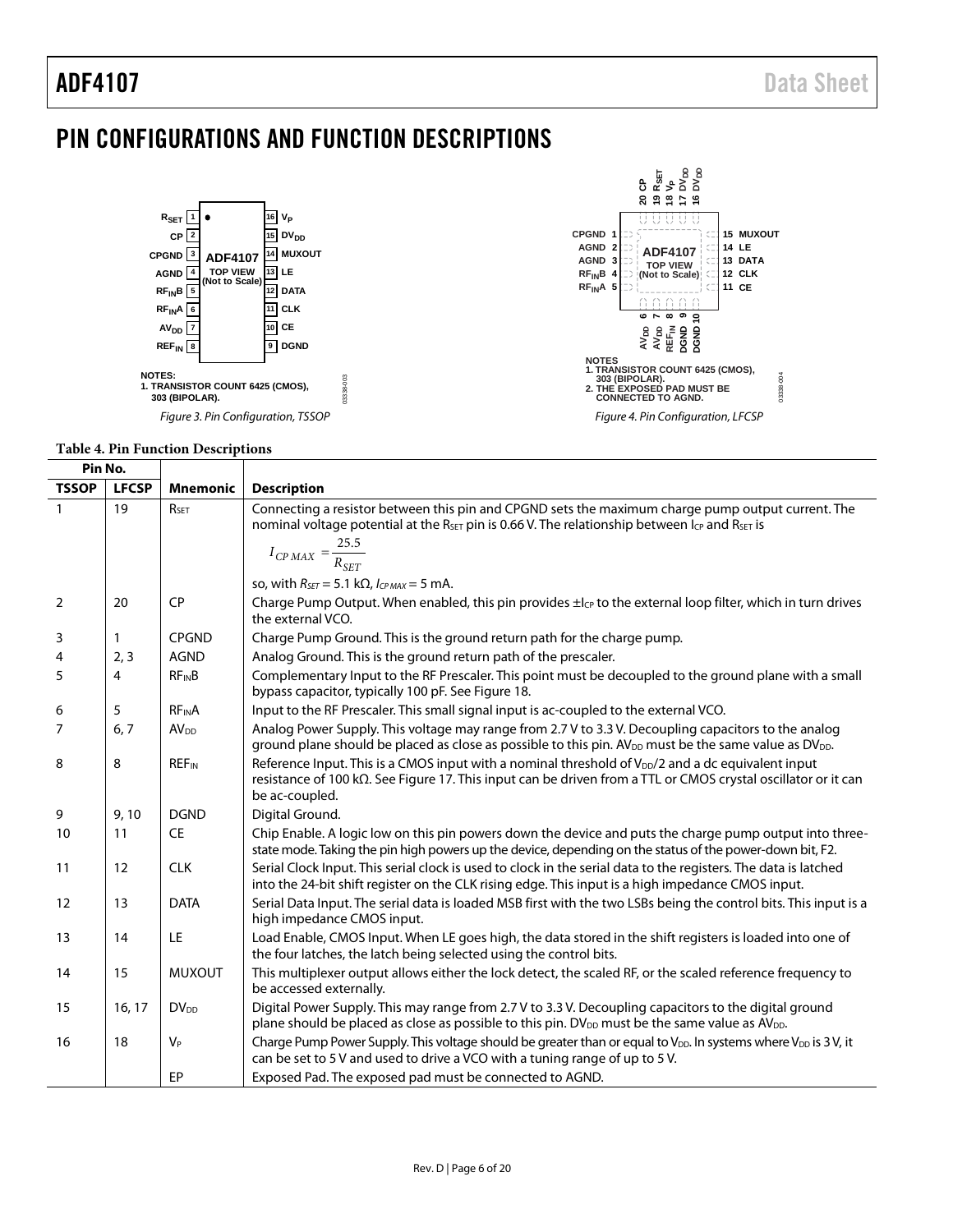# <span id="page-6-0"></span>TYPICAL PERFORMANCE CHARACTERISTICS



*Figure 5. Parameter Data for the RF Input*







*Figure 7. Phase Noise (900 MHz, 200 kHz, 20 kHz)*



*Figure 8. Integrated Phase Noise (900 MHz, 200 kHz, 20 kHz)*



*Figure 9. Reference Spurs (900 MHz, 200 kHz, 20 kHz)*



*Figure 10. Phase Noise (6.4 GHz, 1 MHz, 100 kHz)*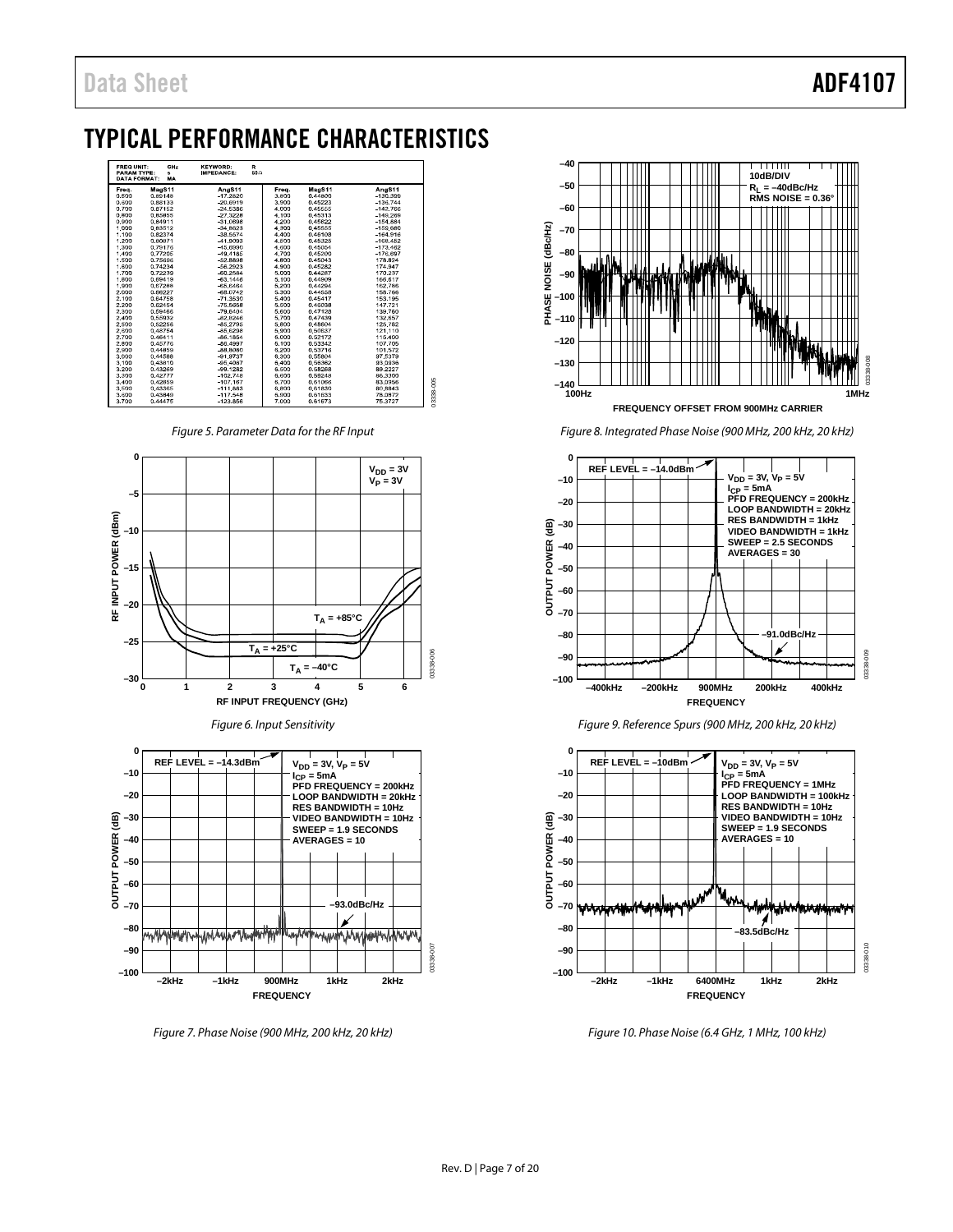

*Figure 11. Integrated Phase Noise (6.4 GHz, 1 MHz, 100 kHz)*



*Figure 12. Reference Spurs (6.4 GHz, 1 MHz, 100 kHz)*



*Figure 13. Phase Noise (6.4 GHz, 1 MHz, 100 kHz) vs. Temperature*



*Figure 14. Reference Spurs vs. VTUNE (6.4 GHz, 1 MHz, 100 kHz)*







*Figure 16. Charge Pump Output Characteristics*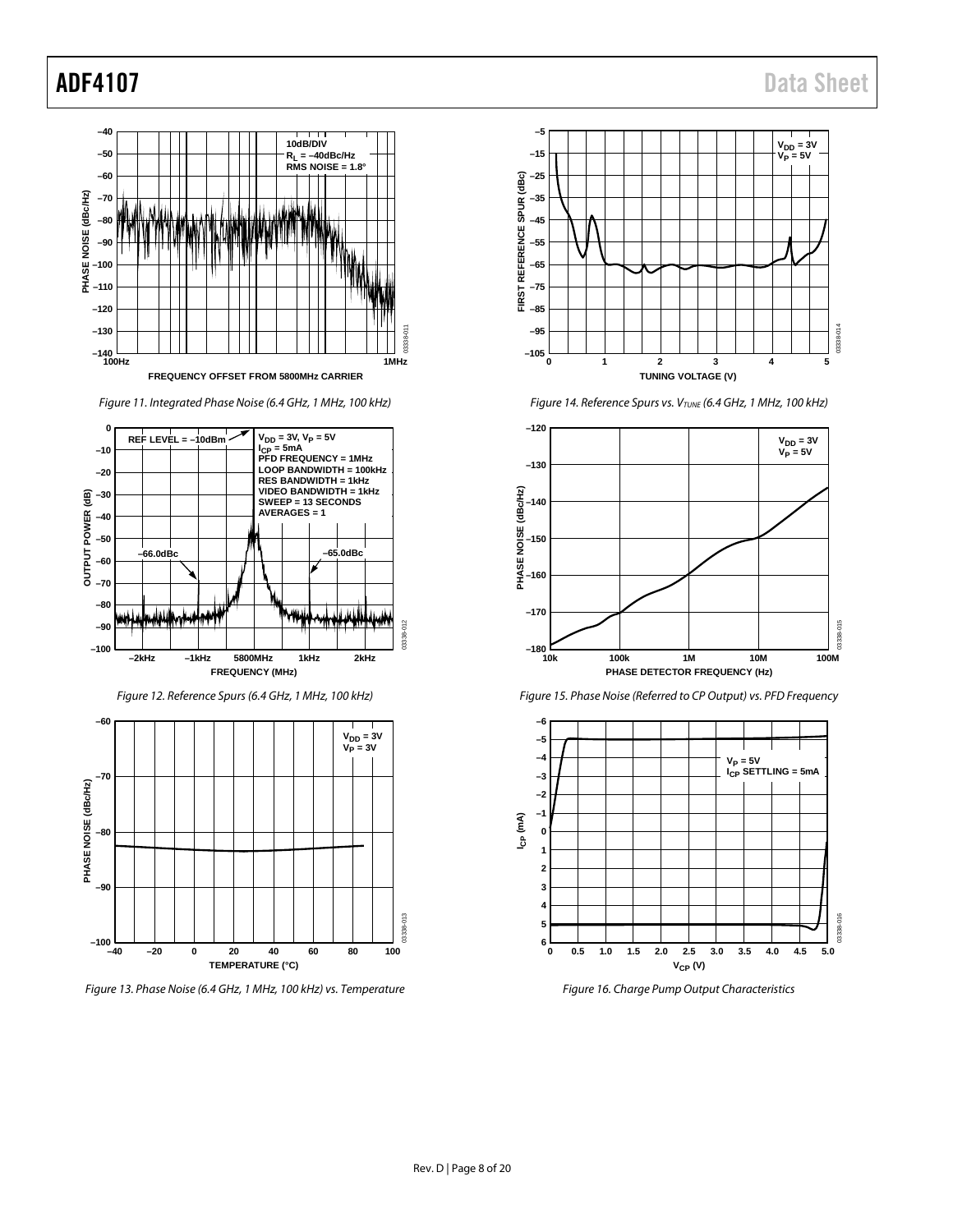# <span id="page-8-1"></span><span id="page-8-0"></span>FUNCTIONAL DESCRIPTION **REFERENCE INPUT STAGE**

The reference input stage is shown i[n Figure 17.](#page-8-8) SW1 and SW2 are normally closed switches. SW3 is normally open. When power-down is initiated, SW3 is closed and SW1 and SW2 are opened. This ensures that there is no loading of the  $REF_{IN}$  pin on power-down.



## <span id="page-8-8"></span><span id="page-8-2"></span>**RF INPUT STAGE**

The RF input stage is shown in [Figure 18.](#page-8-7) It is followed by a 2-stage limiting amplifier to generate the CML clock levels needed for the prescaler.



### <span id="page-8-7"></span><span id="page-8-3"></span>**PRESCALER (P/P + 1)**

The dual-modulus prescaler  $(P/P + 1)$ , along with the A and B counters, enables the large division ratio, N, to be realized  $(N = BP + A)$ . The dual-modulus prescaler, operating at CML levels, takes the clock from the RF input stage and divides it down to a manageable frequency for the CMOS A and CMOS B counters. The prescaler is programmable. It can be set in software to 8/9, 16/17, 32/33, or 64/65. It is based on a synchronous 4/5 core. A minimum divide ratio is possible for fully contiguous output frequencies. This minimum is determined by P, the prescaler value, and is given by:  $(P^2 - P)$ .

## <span id="page-8-4"></span>**A AND B COUNTERS**

The A and B CMOS counters combine with the dual-modulus prescaler to allow a wide ranging division ratio in the PLL feedback counter. The counters are specified to work when the prescaler output is 300 MHz or less. Thus, with an RF input frequency of 4.0 GHz, a prescaler value of 16/17 is valid but a value of 8/9 is not valid.

### **Pulse Swallow Function**

The A and B counters, in conjunction with the dual-modulus prescaler, make it possible to generate output frequencies that are spaced only by the reference frequency divided by R. The equation for the VCO frequency is as follows:

$$
f_{VCO} = [(P \times B) + A] \times \frac{f_{REFIN}}{R}
$$

where:

*f*<sub>VCO</sub> is the output frequency of external voltage controlled oscillator (VCO).

*P* is the preset modulus of dual-modulus prescaler (8/9, 16/17). *B* is the preset divide ratio of binary 13-bit counter (3 to 8191). *A* is the preset divide ratio of binary 6-bit swallow counter (0 to 63). *fREFIN* is the external reference frequency oscillator.



### <span id="page-8-5"></span>**R COUNTER**

The 14-bit R counter allows the input reference frequency to be divided down to produce the reference clock to the phase frequency detector (PFD). Division ratios from 1 to 16,383 are allowed.

### <span id="page-8-6"></span>**PHASE FREQUENCY DETECTOR AND CHARGE PUMP**

The phase frequency detector (PFD) takes inputs from the R counter and N counter  $(N = BP + A)$  and produces an output proportional to the phase and frequency difference between them. [Figure 20 i](#page-9-2)s a simplified schematic. The PFD includes a programmable delay element that controls the width of the antibacklash pulse. This pulse ensures that there is no dead zone in the PFD transfer function and minimizes phase noise and reference spurs. Two bits in the reference counter latch, ABP2 and ABP1, control the width of the pulse. Use of the minimum antibacklash pulse width is not recommended. See [Figure 23.](#page-11-1)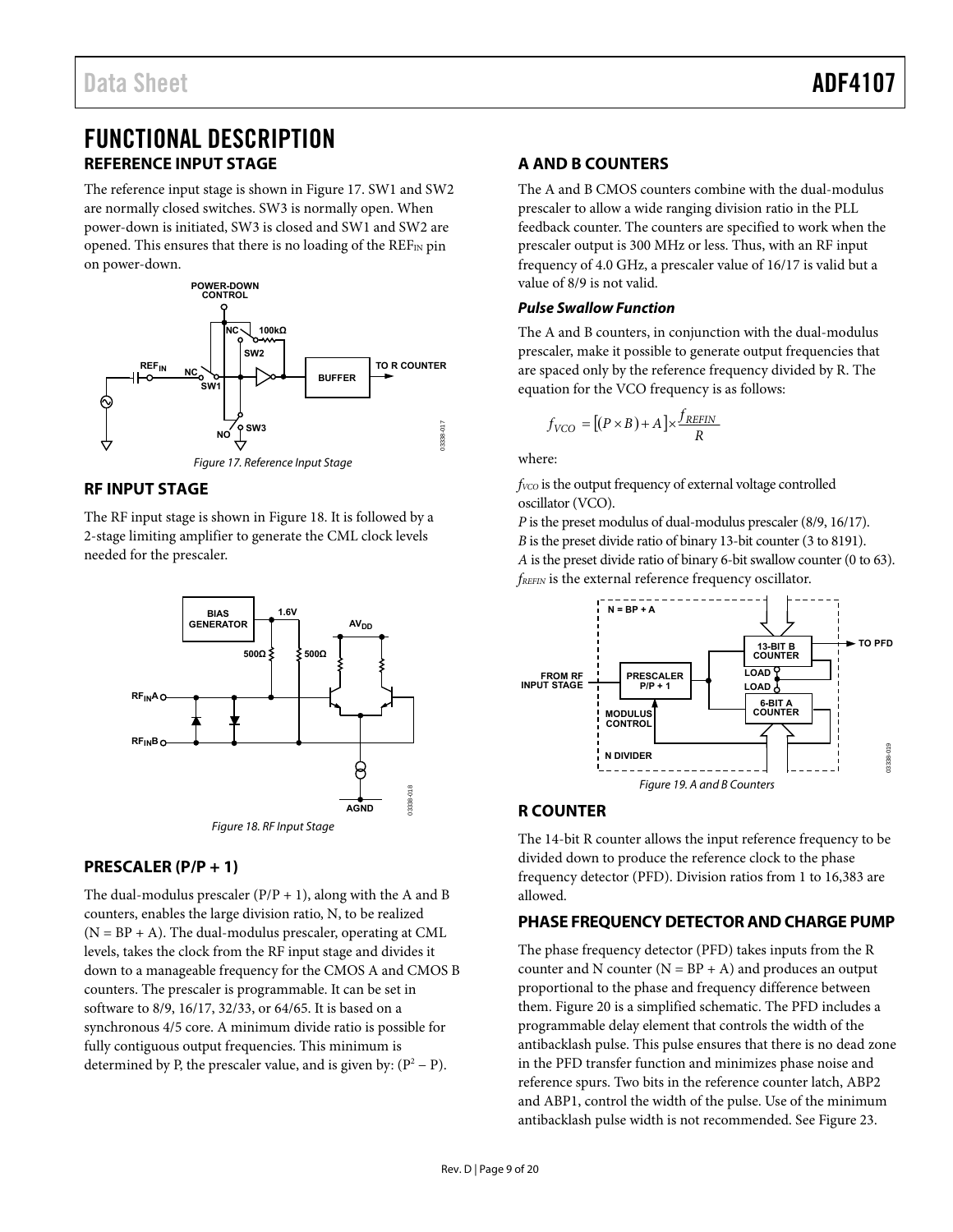# ADF4107 Data Sheet



## <span id="page-9-2"></span><span id="page-9-0"></span>**MUXOUT AND LOCK DETECT**

The output multiplexer on the ADF4107 allows the user to access various internal points on the chip. The state of MUXOUT is controlled by M3, M2, and M1 in the function latch[. Figure 25](#page-13-1) shows the full truth table. [Figure 21](#page-9-3) shows the MUXOUT section in block diagram form.

#### *Lock Detect*

MUXOUT can be programmed for two types of lock detect: digital lock detect and analog lock detect.

Digital lock detect is active high. When the lock detect precision (LDP) bit in the R counter latch is set to 0, digital lock detect is set high when the phase error on three consecutive phase detector (PD) cycles is less than 15 ns. With LDP set to 1, five consecutive cycles of less than 15 ns are required to set the lock detect. It stays set high until a phase error of greater than 25 ns is detected on any subsequent PD cycle.

The N-channel open-drain analog lock detect should be operated with an external pull-up resistor of 10 kΩ nominal. When lock has been detected, this output becomes high with narrow, low going pulses.



## <span id="page-9-3"></span><span id="page-9-1"></span>**INPUT SHIFT REGISTER**

The ADF4107 digital section includes a 24-bit input shift register, a 14-bit R counter, and a 19-bit N counter, comprising a 6-bit A counter and a 13-bit B counter. Data is clocked into the 24-bit shift register on each rising edge of CLK. The data is clocked in MSB first. Data is transferred from the shift register to one of four latches on the rising edge of LE. The destination latch is determined by the state of the two control bits (C2, C1) in the shift register. These are the two LSBs, DB1 and DB0, as shown in the timing diagram of [Figure 2.](#page-3-2) The truth table for these bits is shown i[n Table 5.](#page-9-4) [Figure 22](#page-10-1) shows a summary of how the latches are programmed.

#### <span id="page-9-4"></span>**Table 5. C2, C1 Truth Table**

| <b>Control Bits</b> |   |                                      |
|---------------------|---|--------------------------------------|
| C)                  |   | Data Latch                           |
|                     |   | <b>R</b> Counter                     |
|                     |   | N Counter (A and B)                  |
|                     | 0 | Function Latch (Including Prescaler) |
|                     |   | Initialization Latch                 |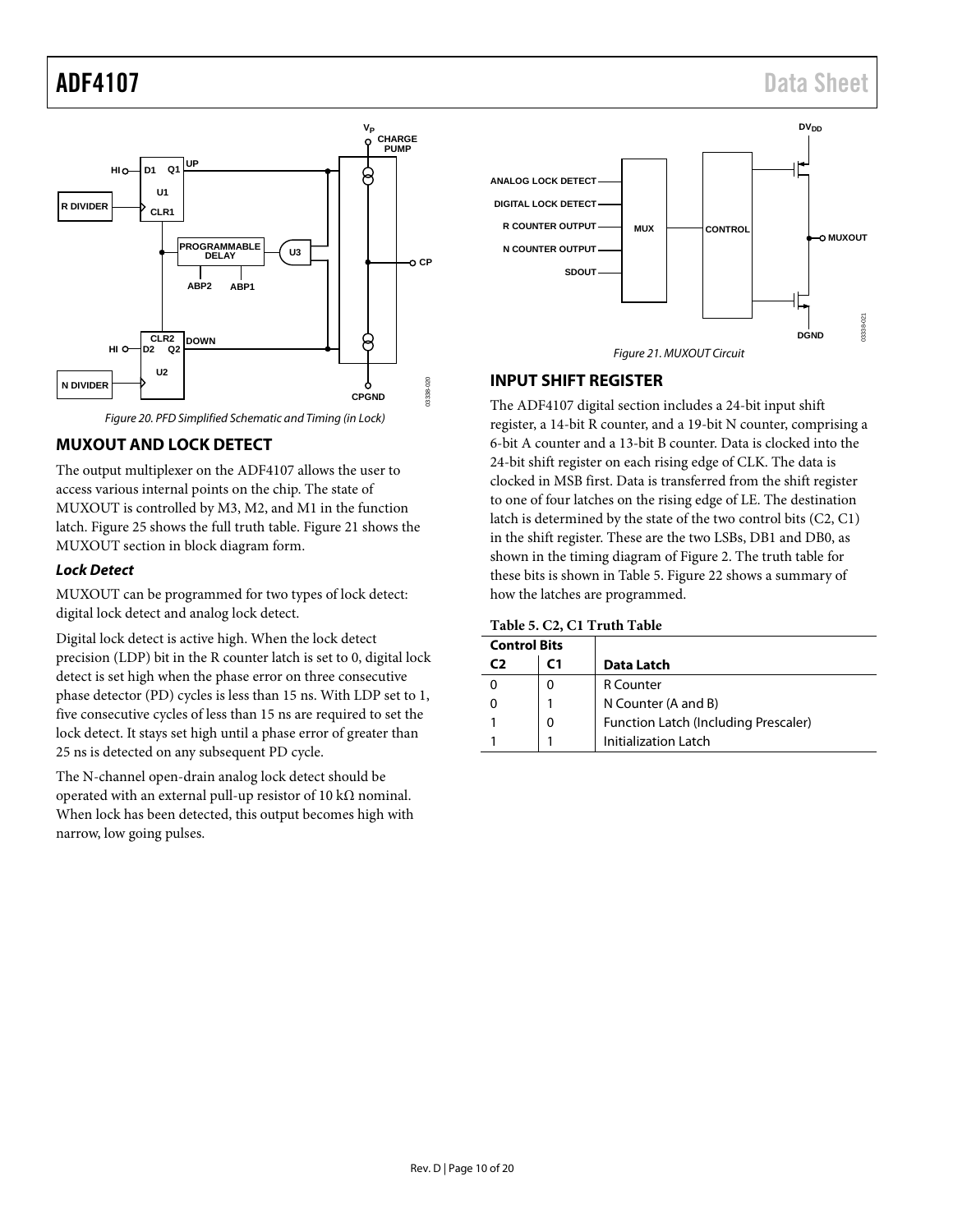# <span id="page-10-0"></span>**LATCH SUMMARY**

#### **REFERENCE COUNTER LATCH**

|                  | <b>RESERVED</b> |   | <b>LOCK</b><br>DELECTO | <b>MODE BITS</b> | <b>TEST</b>    | ANTI-<br><b>BACKLASH</b><br><b>WIDTH</b> |                                                                            | <b>14-BIT REFERENCE COUNTER</b> |                 |            |            |    |     |     |                |                 | <b>CONTROL</b><br><b>BITS</b> |                |                 |                 |                 |                 |
|------------------|-----------------|---|------------------------|------------------|----------------|------------------------------------------|----------------------------------------------------------------------------|---------------------------------|-----------------|------------|------------|----|-----|-----|----------------|-----------------|-------------------------------|----------------|-----------------|-----------------|-----------------|-----------------|
| DB <sub>23</sub> | DB22   DB21     |   |                        |                  |                |                                          | DB20   DB19   DB18   DB17   DB16   DB15   DB14   DB13   DB12   DB11   DB10 |                                 |                 |            |            |    | DB9 | DB8 | DB7            | DB <sub>6</sub> | DB <sub>5</sub>               | DB4            | DB <sub>3</sub> | DB <sub>2</sub> | DB <sub>1</sub> | DB <sub>0</sub> |
| x                |                 | 0 | LDP                    | T <sub>2</sub>   | T <sub>1</sub> | ABP2 ABP1                                | <b>R14</b>                                                                 | <b>R13</b>                      | R <sub>12</sub> | <b>R11</b> | <b>R10</b> | R9 | R8  | R7  | R <sub>6</sub> | R <sub>5</sub>  | R4                            | R <sub>3</sub> | R <sub>2</sub>  | R <sub>1</sub>  | C2(0)           | C1(0)           |

#### **N COUNTER LATCH**

|           | <b>RESERVED</b> | z<br>Ö<br>සි |            |            |            |            |                |    | <b>13-BIT B COUNTER</b> |                                                                                                         |                |           |    |           |           |     |                 | <b>6-BIT A COUNTER</b> |                |                 |                 | <b>CONTROL</b><br><b>BITS</b> |                   |
|-----------|-----------------|--------------|------------|------------|------------|------------|----------------|----|-------------------------|---------------------------------------------------------------------------------------------------------|----------------|-----------|----|-----------|-----------|-----|-----------------|------------------------|----------------|-----------------|-----------------|-------------------------------|-------------------|
|           |                 |              |            |            |            |            |                |    |                         | DB23   DB22   DB21   DB20   DB19   DB18   DB17   DB16   DB15   DB14   DB13   DB12   DB11   DB10     DB9 |                |           |    |           | DB8       | DB7 | DB <sub>6</sub> | DB <sub>5</sub>        | DB4            | DB <sub>3</sub> | DB <sub>2</sub> | DB <sub>1</sub>               | DB <sub>0</sub>   |
| $\lambda$ | $\cdot$         | G1           | <b>B13</b> | <b>B12</b> | <b>B11</b> | <b>B10</b> | B <sub>9</sub> | B8 | <b>B7</b>               | B6                                                                                                      | B <sub>5</sub> | <b>B4</b> | B3 | <b>B2</b> | <b>B1</b> | A6  | A <sub>5</sub>  | A4                     | A <sub>3</sub> | A2              | A <sub>1</sub>  |                               | $ C2(0) $ $C1(1)$ |

#### **FUNCTION LATCH**

|                | <b>PRESCALER</b><br><b>VALUE</b> | POWER-<br>DOWN 2            |      | <b>CURRENT</b><br><b>SETTING</b> |                                                              |      | <b>CURRENT</b><br><b>SETTING</b> |                  |     |                 | <b>TIMER COUNTER</b><br><b>CONTROL</b> |                 | STLOCI<br>MODE   | šщ<br>유목<br>ក្ខក្ខ | ш<br><b>HREI</b><br>ATE<br>보크 | 귵<br>≴ہ<br>Δ.<br>ք |                 | <b>MUXOUT</b><br><b>CONTROL</b> |     | ∻∼<br>面Z<br>×oa<br>So | ≃<br>шH<br><b>SESE</b> |                 | <b>CONTROL</b><br><b>BITS</b> |
|----------------|----------------------------------|-----------------------------|------|----------------------------------|--------------------------------------------------------------|------|----------------------------------|------------------|-----|-----------------|----------------------------------------|-----------------|------------------|--------------------|-------------------------------|--------------------|-----------------|---------------------------------|-----|-----------------------|------------------------|-----------------|-------------------------------|
| <b>DB23</b>    | DB <sub>22</sub>                 | <b>DB21</b>                 |      |                                  | DB20   DB19   DB18   DB17   DB16   DB15   DB14   DB13   DB12 |      |                                  |                  |     |                 |                                        | <b>DB11</b>     | DB <sub>10</sub> | DB <sub>9</sub>    | DB8                           | DB7                | DB <sub>6</sub> | DB <sub>5</sub>                 | DB4 | DB <sub>3</sub>       | DB <sub>2</sub>        | DB <sub>1</sub> | DB <sub>0</sub>               |
| P <sub>2</sub> | P <sub>1</sub>                   | P <sub>D</sub> <sub>2</sub> | CPI6 | CPI <sub>5</sub>                 | CP <sub>14</sub>                                             | CPI3 | CPI <sub>2</sub>                 | CP <sub>11</sub> | TC4 | TC <sub>3</sub> | TC <sub>2</sub>                        | TC <sub>1</sub> | F <sub>5</sub>   | F4                 | F <sub>3</sub>                | F <sub>2</sub>     | <b>M3</b>       | M <sub>2</sub>                  | M1  | P <sub>D</sub> 1      | F <sub>1</sub>         |                 | $C2(1)$ $C1(0)$               |

#### **INITIALIZATION LATCH**

<span id="page-10-1"></span>

| <b>PRESCALER</b> | <b>VALUE</b>   | ᅶᅅ<br><b>POWEI</b> |                    | <b>CURRENT</b><br><b>SETTING</b> | <b>CURRENT</b><br><b>SETTING</b> |                  |                  | <b>TIMER COUNTER</b><br><b>CONTROL</b> |     |     | س پ<br>일흥<br>ົ້¤ຂ                                | šщ<br>ğ<br>-<br>ទីទី<br>£ | Ŵ<br>퐱<br>⊢⊢<br><b>in</b><br>௨ | ෧ඁ౾<br>-        | <b>MUXOUT</b><br><b>CONTROL</b> |                |                 | 띥 <u>돈</u><br>້<br>68<br>م ء | <b>OUNTER</b><br>RESET<br>ں | <b>CONTROL</b><br><b>BITS</b> |                 |                 |                 |
|------------------|----------------|--------------------|--------------------|----------------------------------|----------------------------------|------------------|------------------|----------------------------------------|-----|-----|--------------------------------------------------|---------------------------|--------------------------------|-----------------|---------------------------------|----------------|-----------------|------------------------------|-----------------------------|-------------------------------|-----------------|-----------------|-----------------|
| DB <sub>23</sub> | <b>DB22</b>    | <b>DB21</b>        | DB20   DB19   DB18 |                                  |                                  |                  |                  |                                        |     |     | I DB17   DB16   DB15   DB14   DB13   DB12   DB11 |                           | I DB10                         | DB <sub>9</sub> | DB <sub>8</sub>                 | DB7            | DB <sub>6</sub> | DB <sub>5</sub>              | DB <sub>4</sub>             | DB <sub>3</sub>               | DB <sub>2</sub> | DB <sub>1</sub> | DB <sub>0</sub> |
| P <sub>2</sub>   | P <sub>1</sub> | PD <sub>2</sub>    | CPI6               | CP <sub>15</sub>                 | CPI4                             | CP <sub>13</sub> | CPI <sub>2</sub> | CP <sub>11</sub>                       | TC4 | TC3 | TC <sub>2</sub>                                  | TC <sub>1</sub>           | F <sub>5</sub>                 | F4              | F3                              | F <sub>2</sub> | <b>M3</b>       | M <sub>2</sub>               | M <sub>1</sub>              | PD <sub>1</sub>               | F1              |                 | $C2(1)$ $C1(1)$ |

*Figure 22. Latch Summary*

03338-022

03338-022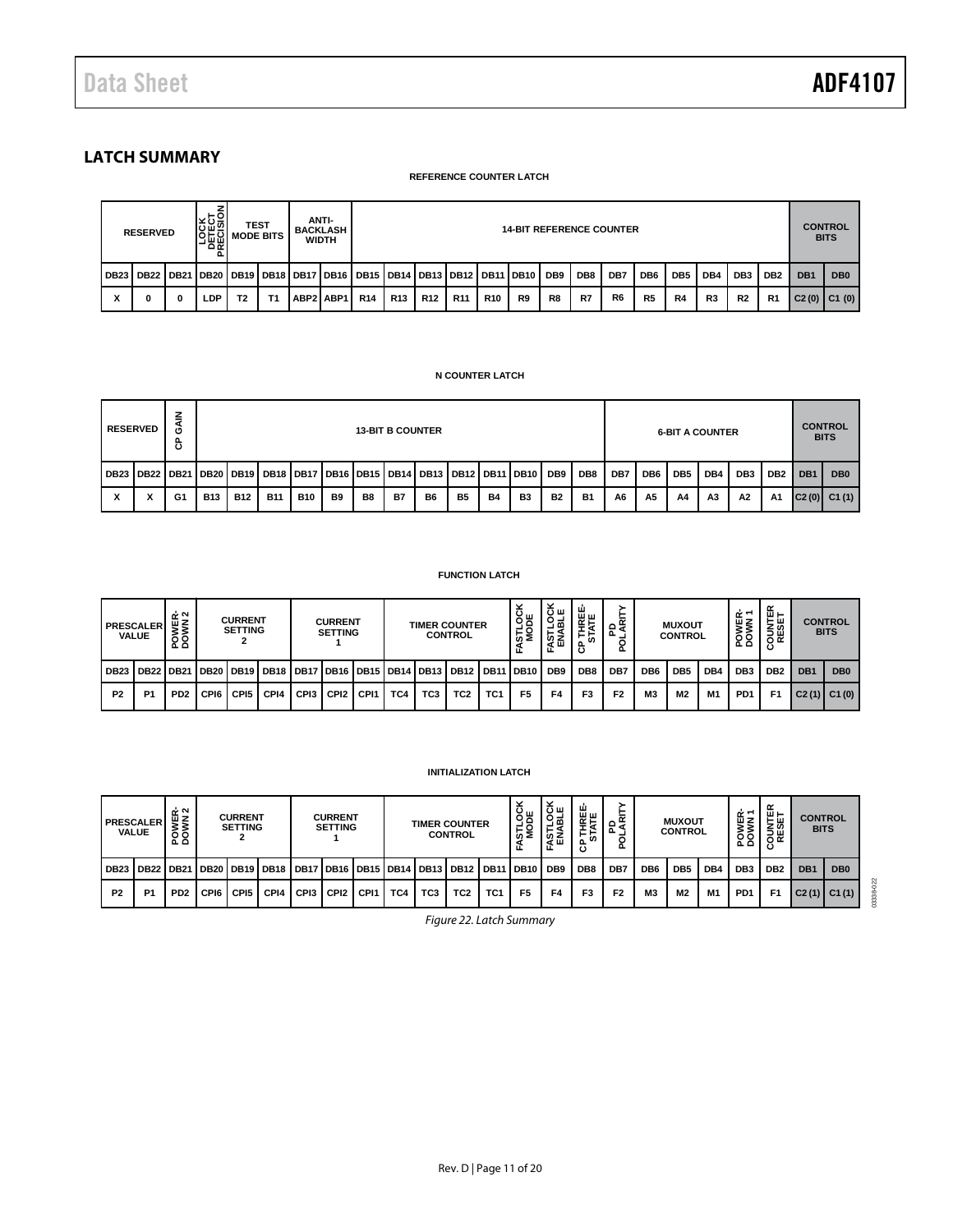#### <span id="page-11-0"></span>**REFERENCE COUNTER LATCH MAP**



<span id="page-11-1"></span>*Figure 23. Reference Counter Latch Map*

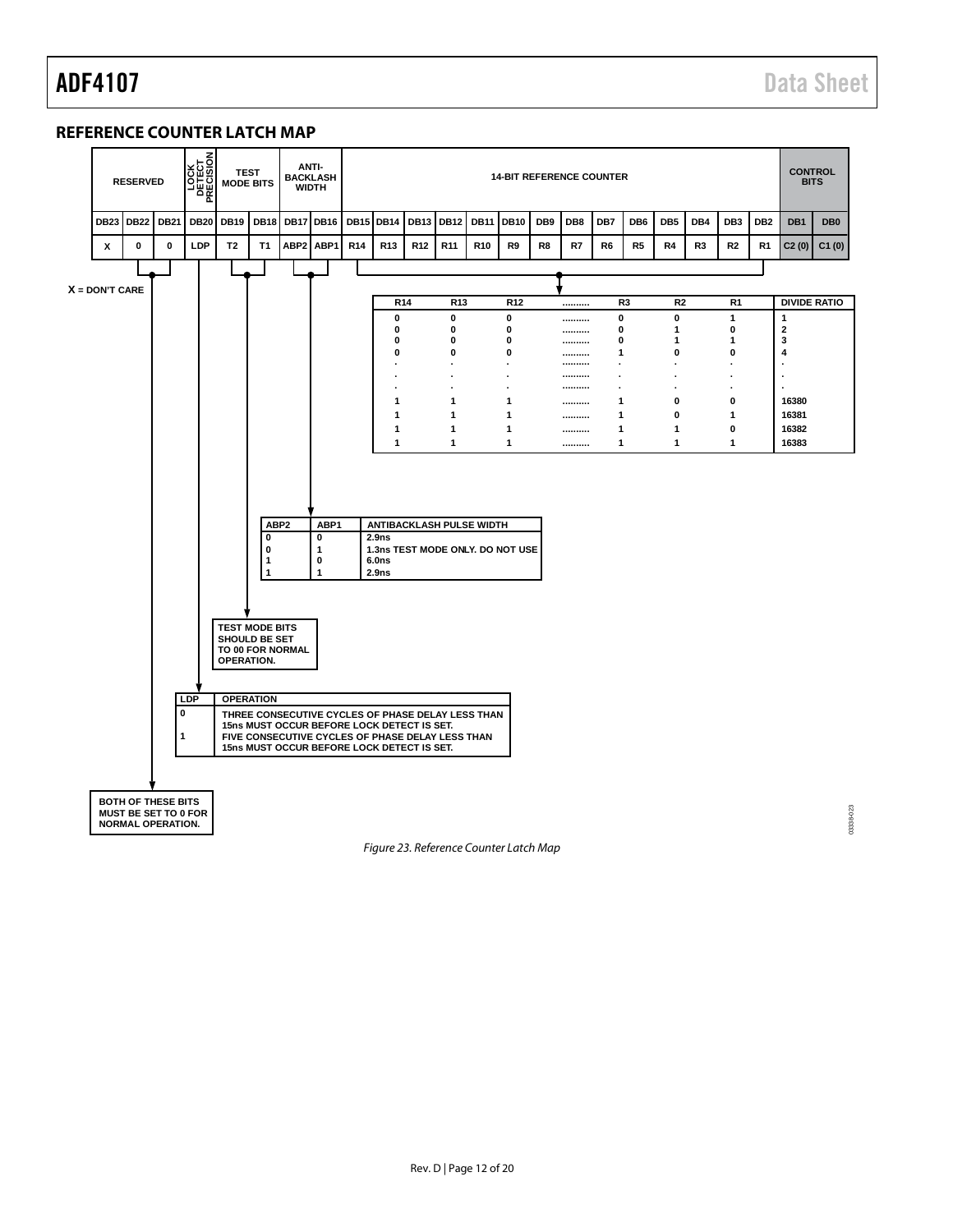# Data Sheet **ADF4107**

# <span id="page-12-0"></span>**AB COUNTER LATCH MAP**

|             | <b>RESERVED</b>                           | GAIN<br>ဇိ  |                                                                                                                                 |                                                    |                                                                                                            |             |                                                                                                                                                                                                                                                                                                                                                                                                                                         |                                                                                         | <b>13-BIT B COUNTER</b> |                                                                                                        |                                                                                                                 |             |                                                                                                                                 |                                                                                                      |           |                                            | <b>6-BIT A COUNTER</b>                       |     | <b>CONTROL</b><br><b>BITS</b>                                     |                                                                                                                                                                                                              |                                          |                                  |                 |
|-------------|-------------------------------------------|-------------|---------------------------------------------------------------------------------------------------------------------------------|----------------------------------------------------|------------------------------------------------------------------------------------------------------------|-------------|-----------------------------------------------------------------------------------------------------------------------------------------------------------------------------------------------------------------------------------------------------------------------------------------------------------------------------------------------------------------------------------------------------------------------------------------|-----------------------------------------------------------------------------------------|-------------------------|--------------------------------------------------------------------------------------------------------|-----------------------------------------------------------------------------------------------------------------|-------------|---------------------------------------------------------------------------------------------------------------------------------|------------------------------------------------------------------------------------------------------|-----------|--------------------------------------------|----------------------------------------------|-----|-------------------------------------------------------------------|--------------------------------------------------------------------------------------------------------------------------------------------------------------------------------------------------------------|------------------------------------------|----------------------------------|-----------------|
| <b>DB23</b> | <b>DB22</b>                               | <b>DB21</b> | <b>DB20</b>                                                                                                                     | <b>DB19</b>                                        | <b>DB18</b>                                                                                                | <b>DB17</b> | <b>DB16</b>                                                                                                                                                                                                                                                                                                                                                                                                                             | <b>DB15</b>                                                                             | <b>DB14</b>             | <b>DB13</b>                                                                                            | <b>DB12</b>                                                                                                     | <b>DB11</b> | <b>DB10</b>                                                                                                                     | DB9                                                                                                  | DB8       | DB7                                        | DB <sub>6</sub>                              | DB5 | DB4                                                               | DB <sub>3</sub>                                                                                                                                                                                              | DB <sub>2</sub>                          | DB1                              | DB <sub>0</sub> |
| х           | X                                         | G1          | <b>B13</b>                                                                                                                      | <b>B12</b>                                         | <b>B11</b>                                                                                                 | <b>B10</b>  | B9                                                                                                                                                                                                                                                                                                                                                                                                                                      | B8                                                                                      | <b>B7</b>               | B6                                                                                                     | <b>B5</b>                                                                                                       | <b>B4</b>   | <b>B3</b>                                                                                                                       | <b>B2</b>                                                                                            | <b>B1</b> | A6                                         | A5                                           | A4  | A3                                                                | А2                                                                                                                                                                                                           | А1                                       | C2(0)                            | C1(1)           |
|             |                                           |             |                                                                                                                                 |                                                    |                                                                                                            |             |                                                                                                                                                                                                                                                                                                                                                                                                                                         |                                                                                         |                         |                                                                                                        |                                                                                                                 |             |                                                                                                                                 |                                                                                                      |           |                                            |                                              |     |                                                                   |                                                                                                                                                                                                              |                                          |                                  |                 |
|             | THESE BITS ARE NOT USED                   | 0<br>0<br>1 | $X = DON'T CARE$<br><b>B13</b><br>0<br>0<br>0<br>0<br>1<br>-1<br>1<br>1<br><b>F4 (FUNCTION LATCH)</b><br><b>FASTLOCK ENABLE</b> | <b>B12</b><br>0<br>0<br>0<br>0<br>1<br>1<br>1<br>1 | 0<br>0<br>0<br>0<br>1<br>1<br>1<br>1<br><b>CP GAIN</b><br>0<br>$\mathbf{1}$<br>$\mathbf 0$<br>$\mathbf{1}$ | <b>B11</b>  | <br><br><br><br><br><br><br><br><br><br><br><b>OPERATION</b><br><b>CHARGE PUMP CURRENT</b><br>SETTING 1 IS PERMANENTLY USED.<br><b>CHARGE PUMP CURRENT</b><br>SETTING 2 IS PERMANENTLY USED.<br><b>CHARGE PUMP CURRENT</b><br>SETTING 1 IS USED.<br><b>CHARGE PUMP CURRENT IS</b><br>SWITCHED TO SETTING 2. THE<br>TIME SPENT IN SETTING 2 IS<br>DEPENDENT ON WHICH FASTLOCK<br>MODE IS USED. SEE FUNCTION<br><b>LATCH DESCRIPTION.</b> | B3<br>$\mathbf 0$<br>0<br>0<br>0<br>$\bullet$<br>$\cdot$<br>1<br>1<br>1<br>$\mathbf{1}$ |                         | <b>B2</b><br>0<br>0<br>-1<br>-1<br>$\blacksquare$<br>$\cdot$<br>$\cdot$<br>0<br>0<br>1<br>$\mathbf{1}$ | <b>B1</b><br>0<br>1<br>0<br>$\mathbf{1}$<br>$\blacksquare$<br>$\cdot$<br>0<br>$\mathbf{1}$<br>0<br>$\mathbf{1}$ | 3           | <b>B COUNTER DIVIDE RATIO</b><br><b>NOT ALLOWED</b><br><b>NOT ALLOWED</b><br><b>NOT ALLOWED</b><br>8188<br>8189<br>8190<br>8191 | A6<br>0<br>0<br>0<br>0<br>٠<br>1<br>1<br>1<br>1<br>OUTPUT, N <sub>MIN</sub> IS (P <sup>2</sup> - P). |           | A5<br>0<br>0<br>0<br>0<br>1<br>1<br>1<br>1 | <br><br><br><br><br><br><br><br><br><br><br> |     | A <sub>2</sub><br>0<br>0<br>1<br>1<br>$\cdot$<br>0<br>0<br>1<br>1 | A1<br>0<br>1<br>0<br>1<br>0<br>1<br>0<br>1<br>N = BP + A, P IS PRESCALER VALUE SET IN THE FUNCTION<br>LATCH. B MUST BE GREATER THAN OR EQUAL TO A. FOR<br>CONTINUOUSLY ADJACENT VALUES OF (N x FREE), AT THE | 0<br>1<br>2<br>3<br>60<br>61<br>62<br>63 | A COUNTER<br><b>DIVIDE RATIO</b> |                 |
|             | BY THE DEVICE AND ARE<br>DON'T CARE BITS. |             |                                                                                                                                 |                                                    |                                                                                                            |             |                                                                                                                                                                                                                                                                                                                                                                                                                                         |                                                                                         |                         |                                                                                                        |                                                                                                                 |             |                                                                                                                                 |                                                                                                      |           |                                            |                                              |     |                                                                   |                                                                                                                                                                                                              |                                          | 13338-024                        |                 |

*Figure 24. AB Counter Latch Map*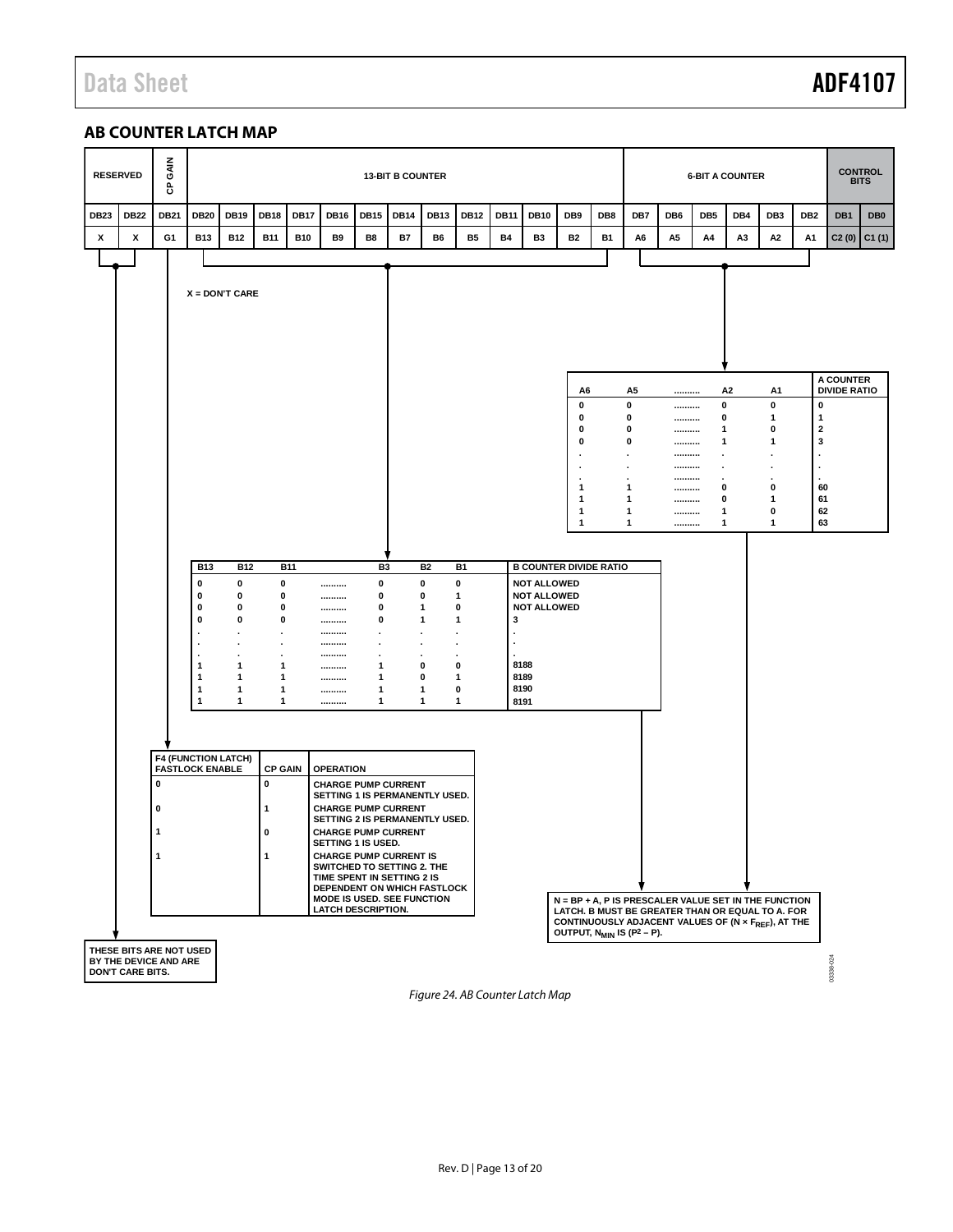# <span id="page-13-0"></span>**FUNCTION LATCH MAP**

| <b>PRESCALER</b><br><b>VAI UE</b> |             | POWER-<br>DOWN 2          |                   | <b>CURRENT</b><br><b>SETTING</b><br>2 |                                      |                  | <b>CURRENT</b><br><b>SETTING</b><br>$\mathbf{1}$ |                                                           |             |                                | <b>TIMER COUNTER</b><br><b>CONTROL</b> |                | <b>FASTLOCK</b><br>MODE | FASTLOCK<br>ENABLE                                                             | CP THREE-<br>STATE | PDLARITY<br>POLARITY                                                                                                                                                                                    |                                                       | <b>MUXOUT</b><br><b>CONTROL</b> |                | POWER-<br>DOWN 1 | COUNTER<br>RESET         |                                                     | <b>CONTROL</b><br><b>BITS</b>            |                             |
|-----------------------------------|-------------|---------------------------|-------------------|---------------------------------------|--------------------------------------|------------------|--------------------------------------------------|-----------------------------------------------------------|-------------|--------------------------------|----------------------------------------|----------------|-------------------------|--------------------------------------------------------------------------------|--------------------|---------------------------------------------------------------------------------------------------------------------------------------------------------------------------------------------------------|-------------------------------------------------------|---------------------------------|----------------|------------------|--------------------------|-----------------------------------------------------|------------------------------------------|-----------------------------|
| <b>DB23</b>                       | <b>DB22</b> | <b>DB21</b>               | <b>DB20</b>       | <b>DB19</b>                           | <b>DB18</b>                          | <b>DB17</b>      | <b>DB16</b>                                      | <b>DB15</b>                                               | <b>DB14</b> | <b>DB13</b>                    | <b>DB12</b>                            | <b>DB11</b>    | <b>DB10</b>             | DB9                                                                            | DB8                | DB7                                                                                                                                                                                                     | DB6                                                   | DB <sub>5</sub>                 | DB4            | DB <sub>3</sub>  | DB <sub>2</sub>          | DB1                                                 | DB <sub>0</sub>                          |                             |
| P <sub>2</sub>                    | <b>P1</b>   | PD <sub>2</sub>           | CPI6              | CPI <sub>5</sub>                      | CPI4                                 | CPI3             | CPI <sub>2</sub>                                 | CPI1                                                      | TC4         | TC3                            | TC <sub>2</sub>                        | TC1            | F <sub>5</sub>          | F4                                                                             | F3                 | F <sub>2</sub>                                                                                                                                                                                          | M3                                                    | M2                              | M1             | PD <sub>1</sub>  | F <sub>1</sub>           | C2(1)                                               | C1(0)                                    |                             |
|                                   |             |                           |                   |                                       |                                      |                  |                                                  |                                                           |             |                                |                                        |                |                         |                                                                                |                    |                                                                                                                                                                                                         |                                                       |                                 |                |                  |                          |                                                     |                                          |                             |
|                                   |             |                           |                   |                                       |                                      |                  |                                                  |                                                           |             |                                |                                        |                | F4<br>0<br>1<br>1       | F <sub>3</sub><br>$\mathbf 0$<br>1<br>F <sub>5</sub><br>x<br>0<br>$\mathbf{1}$ |                    | F <sub>2</sub><br>0<br>1<br><b>CHARGE PUMP</b><br><b>OUTPUT</b><br><b>NORMAL</b><br>THREE-STATE<br><b>FASTLOCK MODE</b><br><b>FASTLOCK DISABLED</b><br><b>FASTLOCK MODE 1</b><br><b>FASTLOCK MODE 2</b> | <b>POLARITY</b><br><b>NEGATIVE</b><br><b>POSITIVE</b> | PHASE DETECTOR                  |                |                  | F <sub>1</sub><br>0<br>1 | <b>COUNTER</b><br><b>OPERATION</b><br><b>NORMAL</b> | R, A, B COUNTERS<br><b>HELD IN RESET</b> |                             |
|                                   |             |                           |                   |                                       |                                      |                  |                                                  |                                                           |             |                                |                                        |                |                         |                                                                                |                    |                                                                                                                                                                                                         |                                                       |                                 |                |                  |                          |                                                     |                                          |                             |
|                                   |             |                           |                   |                                       |                                      |                  |                                                  |                                                           |             |                                |                                        |                |                         | <b>TIMEOUT</b>                                                                 |                    |                                                                                                                                                                                                         | M3                                                    |                                 | M <sub>2</sub> |                  | M <sub>1</sub>           | <b>OUTPUT</b>                                       |                                          |                             |
|                                   |             |                           |                   |                                       |                                      | TC4<br>0         |                                                  | TC <sub>3</sub><br>$\mathbf 0$                            |             | TC <sub>2</sub><br>$\mathbf 0$ |                                        | TC1<br>0       |                         | (PFD CYCLES)<br>3                                                              |                    | 0<br>0                                                                                                                                                                                                  |                                                       | $\mathbf 0$<br>0                |                | $\pmb{0}$<br>1   |                          | THREE-STATE OUTPUT<br><b>DIGITAL LOCK DETECT</b>    |                                          |                             |
|                                   |             |                           |                   |                                       |                                      | 0<br>0           |                                                  | 0<br>0                                                    |             | 0<br>-1                        |                                        | 1<br>0         |                         | $\overline{\mathbf{r}}$<br>11                                                  |                    | 0                                                                                                                                                                                                       |                                                       | 1                               |                | 0                |                          | (ACTIVE HIGH)<br><b>N DIVIDER OUTPUT</b>            |                                          |                             |
|                                   |             |                           |                   |                                       |                                      | 0<br>0           |                                                  | 0<br>1                                                    |             | 1<br>0                         |                                        | 1<br>0         |                         | 15<br>19                                                                       |                    | 0<br>1                                                                                                                                                                                                  |                                                       | 1<br>0                          |                | 1<br>0           |                          | DV <sub>DD</sub><br><b>R DIVIDER OUTPUT</b>         |                                          |                             |
|                                   |             |                           |                   |                                       |                                      | 0                |                                                  | 1                                                         |             | 0                              |                                        | 1              |                         | 23                                                                             |                    | 1                                                                                                                                                                                                       |                                                       | 0                               |                | 1                |                          | <b>LOCK DETECT</b>                                  |                                          | <b>N-CHANNEL OPEN-DRAIN</b> |
|                                   |             |                           |                   |                                       |                                      | 0<br>0           |                                                  | 1<br>$\mathbf{1}$                                         |             | 1<br>-1                        |                                        | 0<br>1         |                         | 27<br>31                                                                       |                    | 1<br>1                                                                                                                                                                                                  |                                                       | 1<br>1                          |                | 0<br>1           |                          | SERIAL DATA OUTPUT<br><b>DGND</b>                   |                                          |                             |
|                                   |             |                           |                   |                                       |                                      | 1<br>1           |                                                  | 0<br>$\mathbf 0$                                          |             | 0<br>0                         |                                        | 0<br>1         |                         | 35<br>39                                                                       |                    |                                                                                                                                                                                                         |                                                       |                                 |                |                  |                          |                                                     |                                          |                             |
|                                   |             |                           |                   |                                       |                                      | 1<br>1           |                                                  | 0<br>$\mathbf 0$                                          |             | 1<br>1                         |                                        | 0<br>1         |                         | 43<br>47                                                                       |                    |                                                                                                                                                                                                         |                                                       |                                 |                |                  |                          |                                                     |                                          |                             |
|                                   |             |                           |                   |                                       |                                      | 1<br>1           |                                                  | 1<br>1                                                    |             | 0<br>0                         |                                        | 0<br>1         |                         | 51<br>55                                                                       |                    |                                                                                                                                                                                                         |                                                       |                                 |                |                  |                          |                                                     |                                          |                             |
|                                   |             |                           |                   |                                       |                                      | 1<br>1           |                                                  | $\mathbf{1}$<br>1                                         |             | 1<br>1                         |                                        | 0<br>1         |                         | 59<br>63                                                                       |                    |                                                                                                                                                                                                         |                                                       |                                 |                |                  |                          |                                                     |                                          |                             |
|                                   |             |                           |                   |                                       |                                      |                  |                                                  |                                                           |             |                                |                                        |                |                         |                                                                                |                    |                                                                                                                                                                                                         |                                                       |                                 |                |                  |                          |                                                     |                                          |                             |
|                                   |             |                           |                   |                                       |                                      |                  |                                                  |                                                           |             |                                |                                        |                |                         |                                                                                |                    |                                                                                                                                                                                                         |                                                       |                                 |                |                  |                          |                                                     |                                          |                             |
|                                   |             |                           | CPI6<br>CPI3      |                                       | CPI <sub>5</sub><br>CPI <sub>2</sub> |                  | CPI4<br>CPI1                                     | 3kQ                                                       |             | 5.1kQ                          | $I_{CP}$ (mA)                          | 11kΩ           |                         |                                                                                |                    |                                                                                                                                                                                                         |                                                       |                                 |                |                  |                          |                                                     |                                          |                             |
|                                   |             |                           | $\pmb{0}$         |                                       | 0                                    | $\pmb{0}$        |                                                  | 1.06                                                      |             | 0.625                          |                                        | 0.289          |                         |                                                                                |                    |                                                                                                                                                                                                         |                                                       |                                 |                |                  |                          |                                                     |                                          |                             |
|                                   |             |                           | 0<br>0            |                                       | 0<br>1                               | 1<br>0           |                                                  | 2.12<br>3.18                                              |             | 1.25<br>1.875                  |                                        | 0.580<br>0.870 |                         |                                                                                |                    |                                                                                                                                                                                                         |                                                       |                                 |                |                  |                          |                                                     |                                          |                             |
|                                   |             |                           | $\bf{0}$<br>1     |                                       | 1<br>0                               | 1<br>$\mathbf 0$ |                                                  | 4.24<br>5.30                                              |             | 2.5<br>3.125                   |                                        | 1.160<br>1.450 |                         |                                                                                |                    |                                                                                                                                                                                                         |                                                       |                                 |                |                  |                          |                                                     |                                          |                             |
|                                   |             |                           | 1                 |                                       | 0                                    | 1<br>0           |                                                  | 6.36                                                      |             | 3.75                           |                                        | 1.730          |                         |                                                                                |                    |                                                                                                                                                                                                         |                                                       |                                 |                |                  |                          |                                                     |                                          |                             |
|                                   |             |                           | -1<br>$\mathbf 1$ |                                       | 1<br>1                               | 1                |                                                  | 7.42<br>8.50                                              |             | 4.375<br>5.0                   |                                        | 2.020<br>2.320 |                         |                                                                                |                    |                                                                                                                                                                                                         |                                                       |                                 |                |                  |                          |                                                     |                                          |                             |
|                                   |             |                           |                   |                                       |                                      |                  |                                                  |                                                           |             |                                |                                        |                |                         |                                                                                |                    |                                                                                                                                                                                                         |                                                       |                                 |                |                  |                          |                                                     |                                          |                             |
|                                   |             | <b>CE PIN</b><br>$\bf{0}$ |                   | PD <sub>2</sub><br>x                  |                                      | PD1<br>x         | <b>MODE</b>                                      | <b>ASYNCHRONOUS POWER-DOWN</b>                            |             |                                |                                        |                |                         |                                                                                |                    |                                                                                                                                                                                                         |                                                       |                                 |                |                  |                          |                                                     |                                          |                             |
|                                   |             | 1<br>1                    |                   | х<br>0                                |                                      | 0<br>1           |                                                  | <b>NORMAL OPERATION</b><br><b>ASYNCHRONOUS POWER-DOWN</b> |             |                                |                                        |                |                         |                                                                                |                    |                                                                                                                                                                                                         |                                                       |                                 |                |                  |                          |                                                     |                                          |                             |
|                                   |             | 1                         |                   | 1                                     |                                      | 1                |                                                  | <b>SYNCHRONOUS POWER-DOWN</b>                             |             |                                |                                        |                |                         |                                                                                |                    |                                                                                                                                                                                                         |                                                       |                                 |                |                  |                          |                                                     |                                          |                             |
| P <sub>2</sub>                    | <b>P1</b>   |                           |                   |                                       | PRESCALER VALUE                      |                  |                                                  |                                                           |             |                                |                                        |                |                         |                                                                                |                    |                                                                                                                                                                                                         |                                                       |                                 |                |                  |                          |                                                     |                                          |                             |
| $\pmb{0}$<br>$\pmb{0}$            | 0<br>1      |                           | 8/9<br>16/17      |                                       |                                      |                  |                                                  |                                                           |             |                                |                                        |                |                         |                                                                                |                    |                                                                                                                                                                                                         |                                                       |                                 |                |                  |                          |                                                     |                                          |                             |
| 1<br>1                            | 0<br>1      |                           | 32/33<br>64/65    |                                       |                                      |                  |                                                  |                                                           |             |                                |                                        |                |                         |                                                                                |                    |                                                                                                                                                                                                         |                                                       |                                 |                |                  |                          |                                                     |                                          | 03338-025                   |

<span id="page-13-1"></span>*Figure 25. Function Latch Map*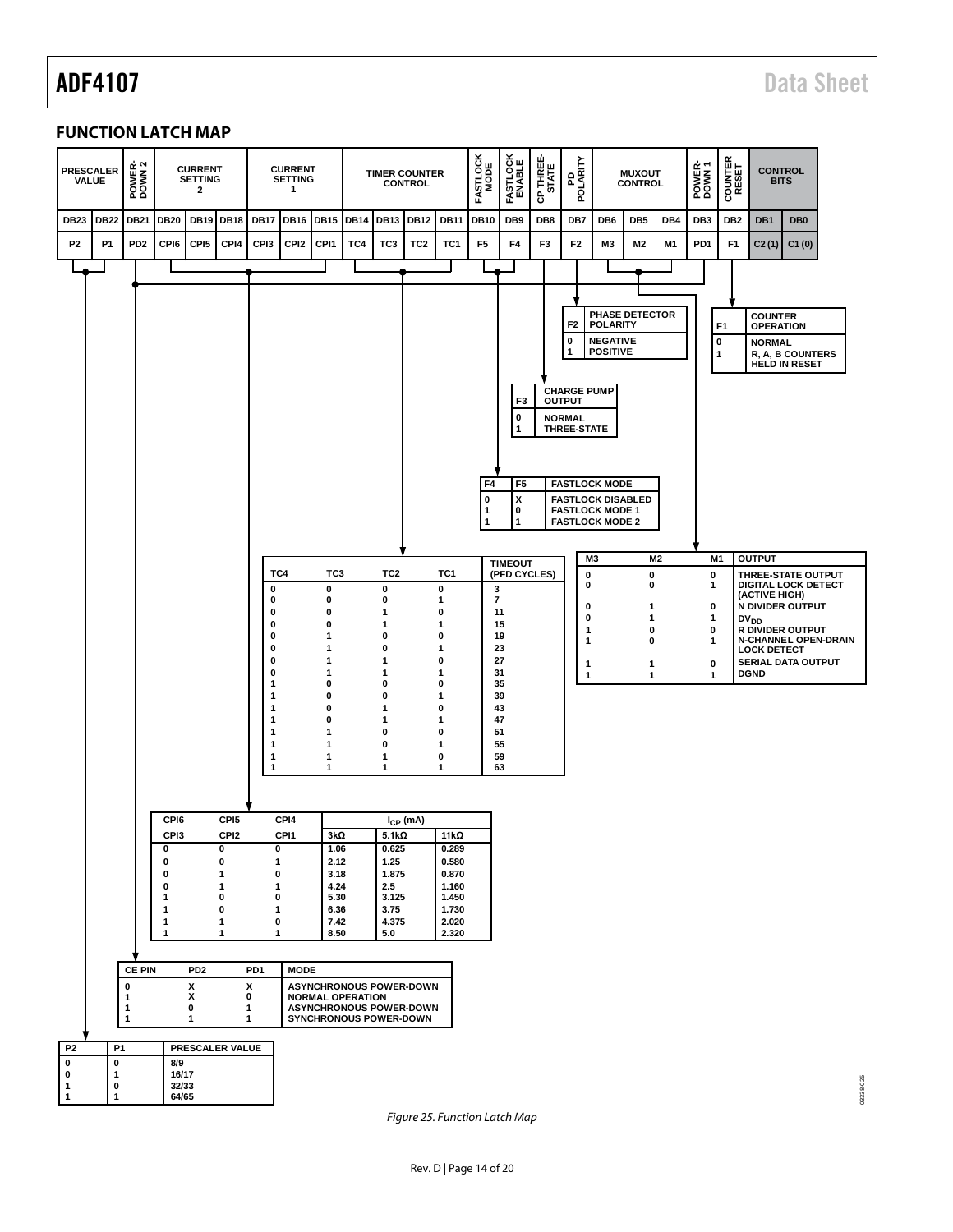### <span id="page-14-0"></span>**INITIALIZATION LATCH MAP**



*Figure 26. Initialization Latch Map*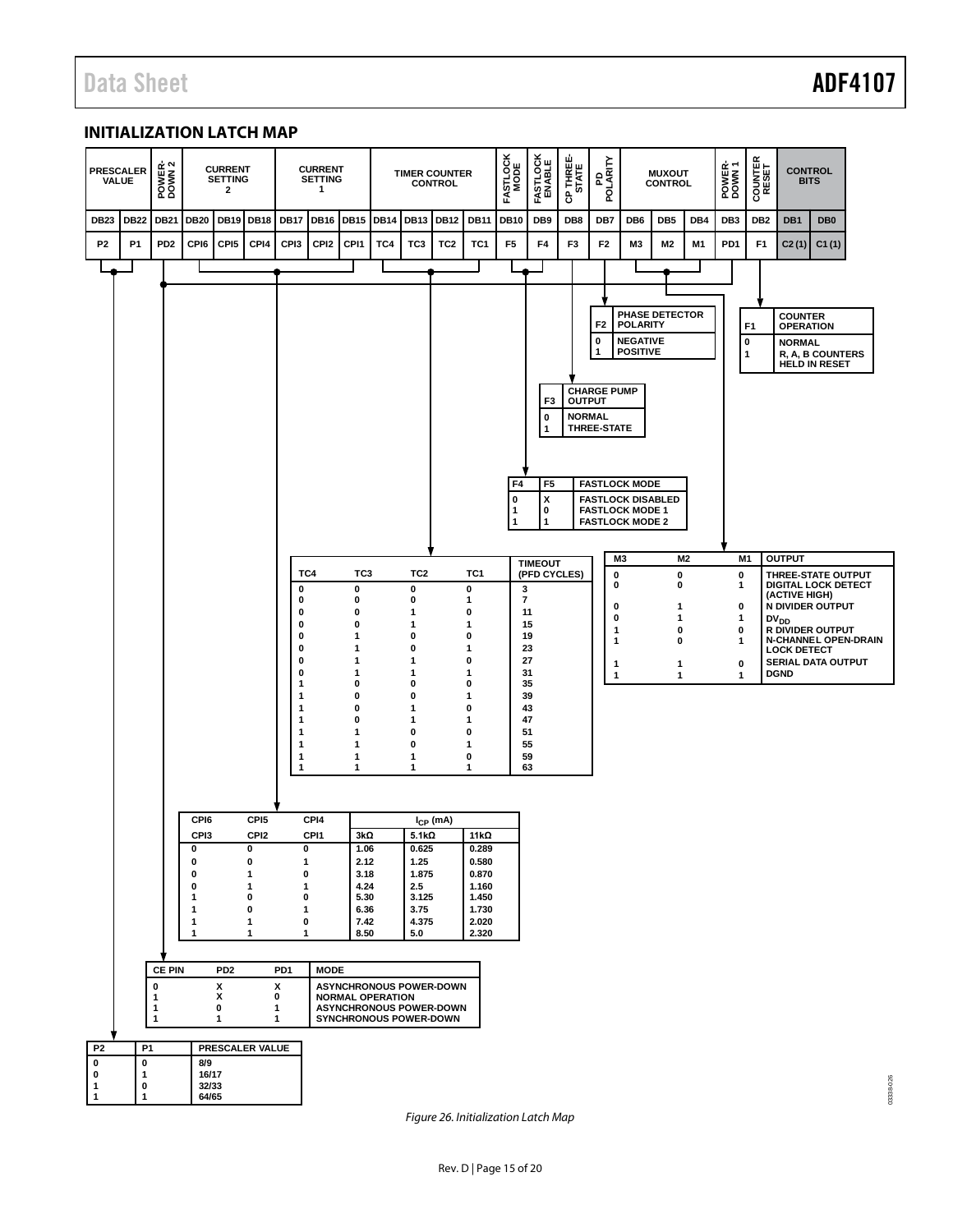## <span id="page-15-0"></span>**FUNCTION LATCH**

The on-chip function latch is programmed with C2 and C1 set to 1 and 0, respectively. [Figure 25](#page-13-1) shows the input data format for programming the function latch.

#### *Counter Reset*

DB2 (F1) is the counter reset bit. When this bit is 1, the R counter and the AB counters are reset. For normal operation, this bit should be 0. Upon powering up, the F1 bit needs to be disabled (set to 0). Then, the N counter resumes counting in close alignment with the R counter. (The maximum error is one prescaler cycle).

#### *Power-Down*

DB3 (PD1) and DB21 (PD2) provide programmable powerdown modes. They are enabled by the CE pin.

When the CE pin is low, the device is immediately disabled regardless of the states of PD2 and PD1.

In the programmed asynchronous power-down, the device powers down immediately after latching a 1 into the PD1 bit, with the condition that PD2 has been loaded with a 0.

In the programmed synchronous power-down, the device power-down is gated by the charge pump to prevent unwanted frequency jumps. Once the power-down is enabled by writing a 1 into PD1 (on condition that a 1 has also been loaded to PD2), then the device goes into power-down on the occurrence of the next charge pump event.

When a power-down is activated (either in synchronous or asynchronous mode, including CE pin-activated power-down), the following events occur:

- All active dc current paths are removed.
- The R, N, and timeout counters are forced to their load state conditions.
- The charge pump is forced into three-state mode.
- The digital lock detect circuitry is reset.
- The RFIN input is debiased.
- The reference input buffer circuitry is disabled.
- The input register remains active and capable of loading and latching data.

#### *MUXOUT Control*

The on-chip multiplexer is controlled by M3, M2, and M1 on the ADF4107[. Figure 25](#page-13-1) shows the truth table.

#### *Fastlock Enable Bit*

DB9 of the function latch is the fastlock enable bit. Fastlock is enabled only when this bit is 1.

### *Fastlock Mode Bit*

DB10 of the function latch is the fastlock mode bit. When fastlock is enabled, this bit determines which fastlock mode is used. If the fastlock mode bit is 0, then Fastlock Mode 1 is selected; and if the fastlock mode bit is 1, then Fastlock Mode 2 is selected.

#### *Fastlock Mode 1*

The charge pump current is switched to the contents of Current Setting 2. The device enters fastlock by having a 1 written to the CP gain bit in the AB counter latch. The device exits fastlock by having a 0 written to the CP gain bit in the AB counter latch.

#### *Fastlock Mode 2*

The charge pump current is switched to the contents of Current Setting 2. The device enters fastlock by having a 1 written to the CP gain bit in the AB counter latch. The device exits fastlock under the control of the timer counter. After the timeout period determined by the value in TC4 to TC1, the CP gain bit in the AB counter latch is automatically reset to 0 and the device reverts to normal mode instead of fastlock. Se[e Figure 25](#page-13-1) for the timeout periods.

#### *Timer Counter Control*

The user has the option of programming two charge pump currents. The intent is that Current Setting 1 is used when the RF output is stable and the system is in a static state. Current Setting 2 is meant to be used when the system is dynamic and in a state of change (that is, when a new output frequency is programmed).

The normal sequence of events is as follows:

The user initially decides what the preferred charge pump currents are going to be. For example, the choice may be 2.5 mA as Current Setting 1 and 5 mA as Current Setting 2.

At the same time, it must be decided how long the secondary current is to stay active before reverting to the primary current. This is controlled by the timer counter control bits, DB14 to DB11 (TC4 to TC1), in the function latch. The truth table is given i[n Figure 25.](#page-13-1)

To program a new output frequency, the user simply programs the AB counter latch with new values for A and B. At the same time, the CP gain bit can be set to 1, which sets the charge pump with the value in CPI6 to CPI4 for a period of time determined by TC4 to TC1. When this time is up, the charge pump current reverts to the value set by CPI3 to CPI1. At the same time, the CP gain bit in the AB counter latch is reset to 0 and is ready for the next time that the user wishes to change the frequency.

Note that there is an enable feature on the timer counter. It is enabled when Fastlock Mode 2 is chosen by setting the fastlock mode bit (DB10) in the function latch to 1.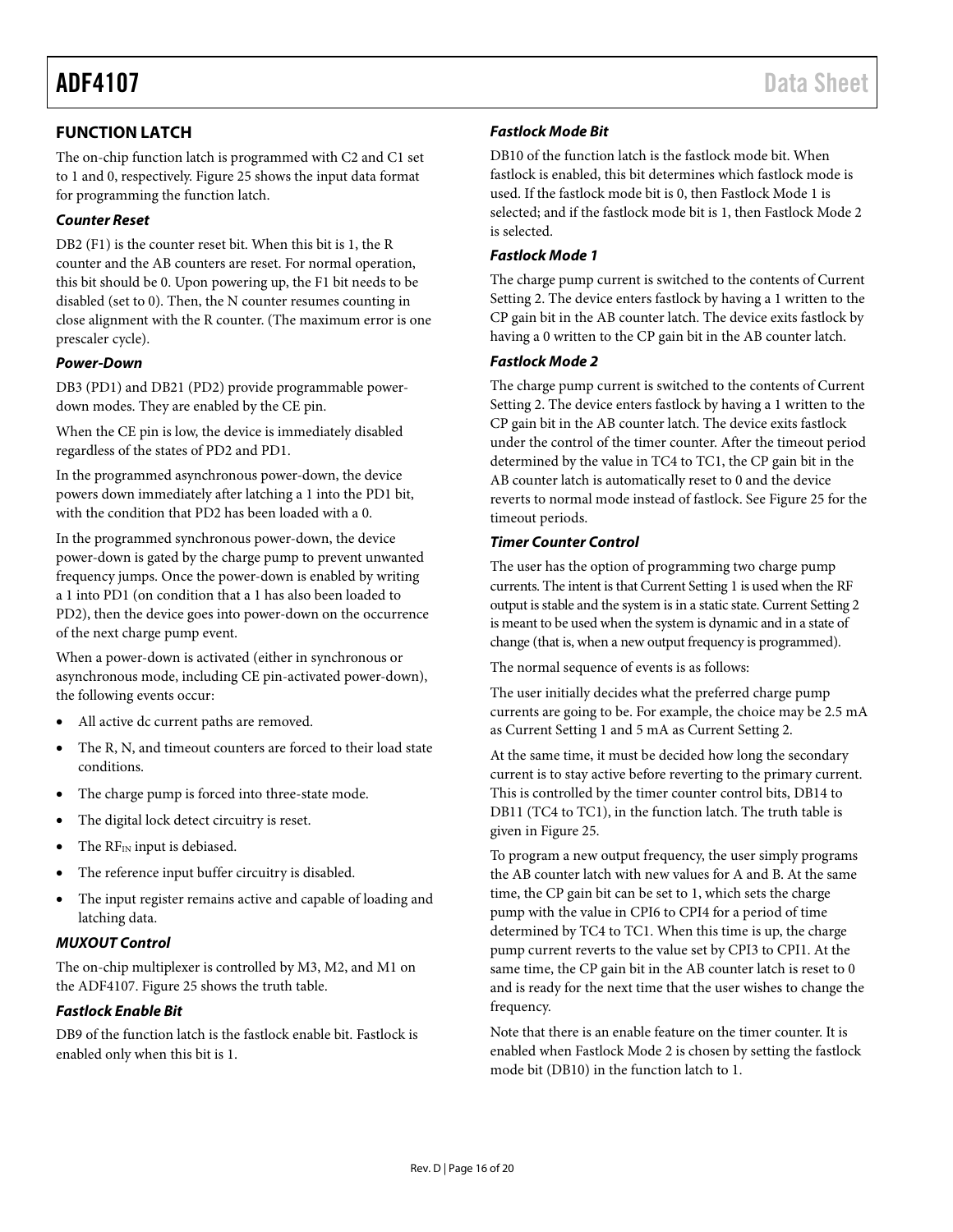### *Charge Pump Currents*

CPI3, CPI2, and CPI1 program Current Setting 1 for the charge pump. CPI6, CPI5, and CPI4 program Current Setting 2 for the charge pump. The truth table is given i[n Figure 25.](#page-13-1)

#### *Prescaler Value*

P2 and P1 in the function latch set the prescaler values. The prescaler value should be chosen so that the prescaler output frequency is always less than or equal to 300 MHz. Thus, with an RF frequency of 4 GHz, a prescaler value of 16/17 is valid but a value of 8/9 is not valid.

#### *PD Polarity*

This bit sets the phase detector polarity bit. See [Figure 25.](#page-13-1)

#### *CP Three-State*

This bit controls the CP output pin. With the bit set high, the CP output is put into three-state. With the bit set low, the CP output is enabled.

### <span id="page-16-0"></span>**INITIALIZATION LATCH**

The initialization latch is programmed when C2 and C1 are set to 1 and 1. This is essentially the same as the function latch (programmed when C2,  $C1 = 1, 0$ ).

However, when the initialization latch is programmed an additional internal reset pulse is applied to the R and AB counters. This pulse ensures that the AB counter is at load point when the AB counter data is latched and the device will begin counting in close phase alignment.

If the latch is programmed for synchronous power-down (CE pin is high; PD1 bit is high; PD2 bit is low), the internal pulse also triggers this power-down. The prescaler reference and the oscillator input buffer are unaffected by the internal reset pulse and so close phase alignment is maintained when counting resumes.

When the first AB counter data is latched after initialization, the internal reset pulse is again activated. However, successive AB counter loads after this will not trigger the internal reset pulse.

### <span id="page-16-1"></span>**DEVICE PROGRAMMING AFTER INITIAL POWER-UP**

After initially powering up the device, there are three ways to program the device.

#### *Initialization Latch Method*

- 1. Apply V<sub>DD</sub>.
- 2. Program the initialization latch (11 in two LSBs of input word). Make sure that the F1 bit is programmed to 0.
- 3. Next, do a function latch load (10 in two LSBs of the control word), making sure that the F1 bit is programmed to a 0.
- 4. Then do an R load (00 in two LSBs).
- 5. Then do an AB load (01 in two LSBs).
- 6. When the initialization latch is loaded, the following occurs:
- a. The function latch contents are loaded.
- b. An internal pulse resets the R, AB, and timeout counters to load-state conditions and also three-states the charge pump. Note that the prescaler band gap reference and the oscillator input buffer are unaffected by the internal reset pulse, allowing close phase alignment when counting resumes.
- c. Latching the first AB counter data after the initialization word activates the same internal reset pulse. Successive AB loads do not trigger the internal reset pulse unless there is another initialization.

#### *CE Pin Method*

- 1. Apply  $V_{DD}$ .
- 2. Bring CE low to put the device into power-down. This is an asychronous power-down in that it happens immediately.
- 3. Program the function latch (10).
- 4. Program the R counter latch (00).
- 5. Program the AB counter latch (01).
- 6. Bring CE high to take the device out of power-down. The R and AB counters resume counting in close alignment.

Note that after CE goes high, a duration of 1  $\mu$ s may be required for the prescaler band gap voltage and oscillator input buffer bias to reach steady state.

CE can be used to power the device up and down in order to check for channel activity. The input register does not need to be reprogrammed each time the device is disabled and enabled as long as it has been programmed at least once after V<sub>DD</sub> was initially applied.

#### *Counter Reset Method*

- 1. Apply  $V_{DD}$ .
- 2. Do a function latch load (10 in two LSBs). As part of this, load 1 to the F1 bit. This enables the counter reset.
- 3. Do an R counter load (00 in two LSBs).
- 4. Do an AB counter load (01 in two LSBs).
- 5. Do a function latch load (10 in two LSBs). As part of this, load 0 to the F1 bit. This disables the counter reset.

This sequence provides the same close alignment as the initialization method. It offers direct control over the internal reset. Note that counter reset holds the counters at load point and three-states the charge pump, but does not trigger synchronous power-down.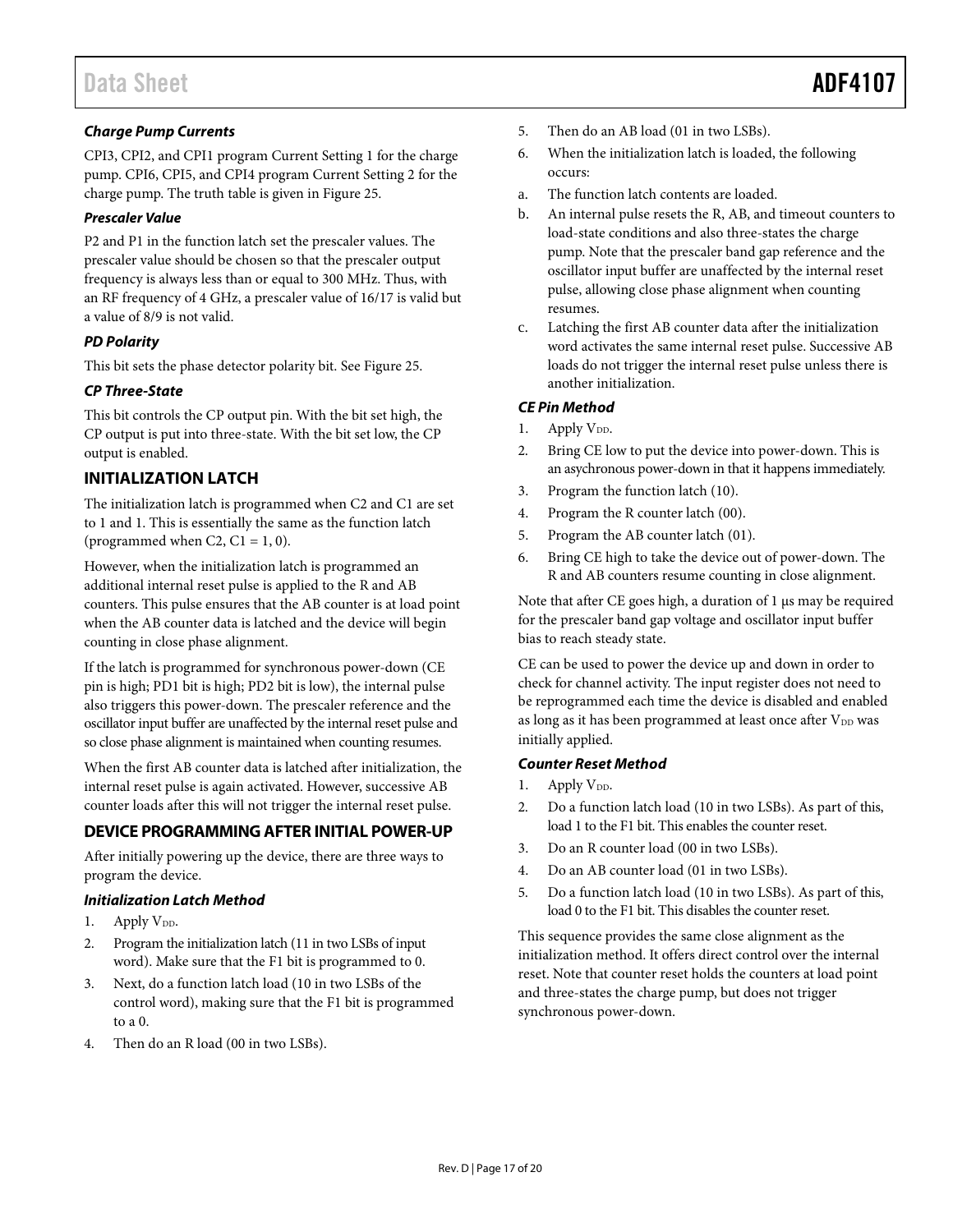# <span id="page-17-1"></span><span id="page-17-0"></span>APPLICATIONS **LOCAL OSCILLATOR FOR LMDS BASE STATION TRANSMITTER**

[Figure 27](#page-17-2) shows the ADF4107 being used with a VCO to produce the LO for an LMDS base station.

The reference input signal is applied to the circuit at FREFIN and, in this case, is terminated in 50  $\Omega$ . A typical base station system has either a TCXO or an OCXO driving the reference input without any 50  $\Omega$  termination.

To have a channel spacing of 1 MHz at the output, the 10 MHz reference input must be divided by 10, using the on-chip reference divider of the ADF4107.

The charge pump output of the ADF4107 (Pin 2) drives the loop filter. In calculating the loop filter component values, a number of items need to be considered. In this example, the loop filter was designed so that the overall phase margin for the system would be 45°.

Other PLL system specifications are:

 $K_D = 5.0$  mA  $K_v = 80$  MHz/V Loop bandwidth  $= 70$  kHz  $F_{\text{PPD}} = 1 \text{ MHz}$  $N = 6300$ Extra reference spur attenuation = 10 dB

All of these specifications are needed and used to derive the loop filter component values shown i[n Figure 27.](#page-17-2)

[Figure 27](#page-17-2) gives a typical phase noise performance of −83 dBc/Hz at 1 kHz offset from the carrier. Spurs are better than −70 dBc.

The loop filter output drives the VCO, which, in turn, is fed back to the RF input of the PLL synthesizer, and drives the RF output terminal. A T-circuit configuration provides 50 Ω matching between the VCO output, the RF output, and the RFIN terminal of the synthesizer.

In a PLL system, it is important to know when the system is in lock. In [Figure 27,](#page-17-2) this is accomplished by using the MUXOUT signal from the synthesizer. The MUXOUT pin can be programmed to monitor various internal signals in the synthesizer. One of these is the LD or lock detect signal.



<span id="page-17-2"></span>*Figure 27. 6.3 GHz Local Oscillator Using the ADF4107*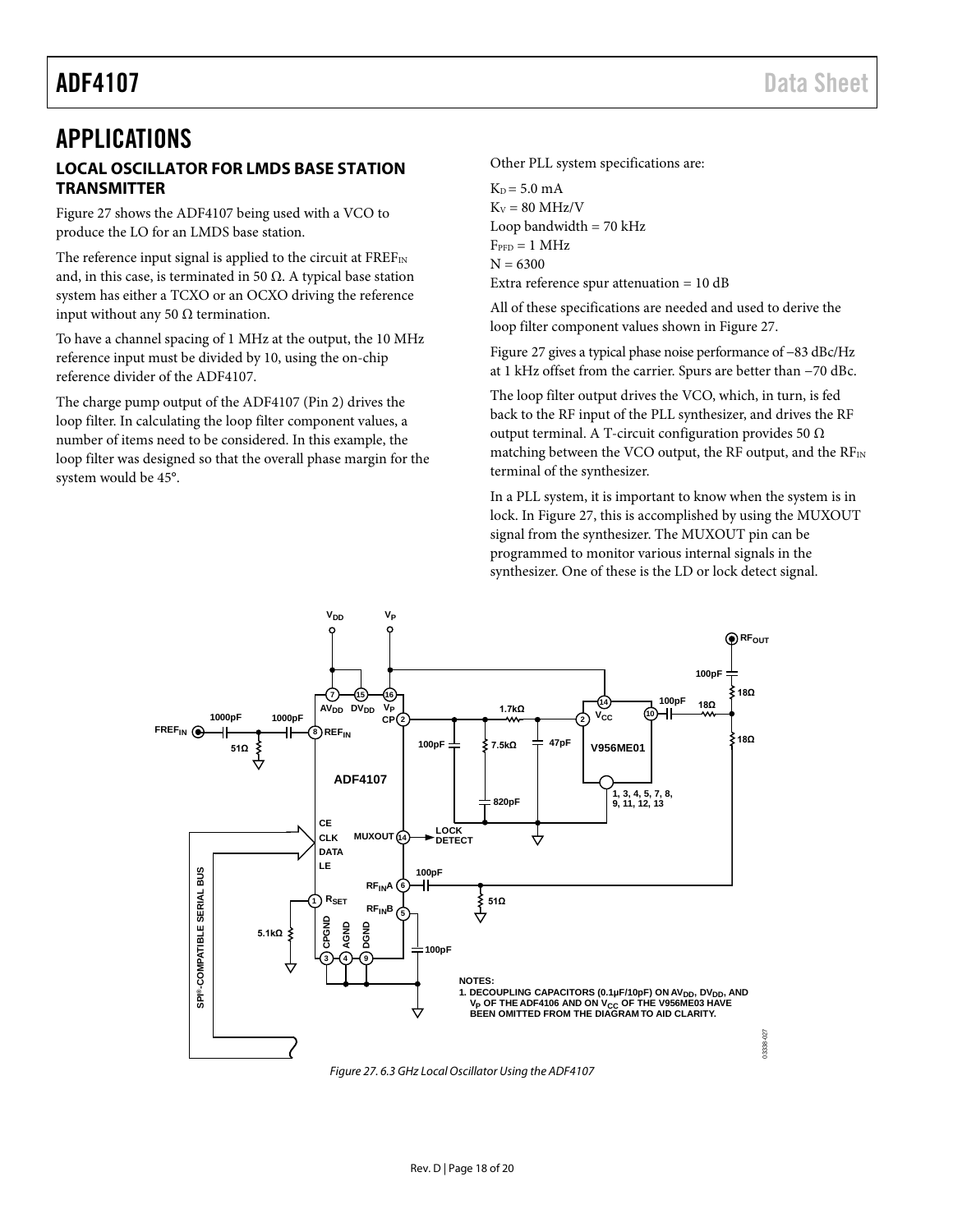## <span id="page-18-0"></span>**INTERFACING**

The ADF4107 has a simple SPI®-compatible serial interface for writing to the device. CLK, DATA, and LE control the data transfer. When LE (latch enable) goes high, the 24 bits that have been clocked into the input register on each rising edge of CLK are transferred to the appropriate latch. Se[e Figure 2](#page-3-2) for the timing diagram an[d Table 5](#page-9-4) for the latch truth table.

The maximum allowable serial clock rate is 20 MHz. This means that the maximum update rate possible for the device is 833 kHz or one update every 1.2 µs. This is certainly more than adequate for systems that have typical lock times in hundreds of microseconds.

#### *ADuC812 Interface*

[Figure 28](#page-18-2) shows the interface between the ADF4107 and the ADuC812 MicroConverter®. Since the ADuC812 is based on an 8051 core, this interface can be used with any 8051-based microcontroller. The MicroConverter is set up for SPI master mode with CPHA = 0. To initiate the operation, the I/O port driving LE is brought low. Each latch of the ADF4107 needs a 24-bit word. This is accomplished by writing three 8-bit bytes from the MicroConverter to the device. When the third byte has been written, the LE input should be brought high to complete the transfer.

On first applying power to the ADF4107, it needs four writes (one each to the initialization latch, function latch, R counter latch, and N counter latch) for the output to become active.

I/O port lines on the ADuC812 are also used to control powerdown (CE input) and to detect lock (MUXOUT configured as lock detect and polled by the port input).

When operating in the mode described, the maximum SCLOCK rate of the ADuC812 is 4 MHz. This means that the maximum rate at which the output frequency can be changed is 166 kHz.



<span id="page-18-2"></span>*Figure 28. ADuC812 to ADF4107 Interface*

#### *ADSP-2181 Interface*

[Figure 29](#page-18-3) shows the interface between the ADF4107 and the ADSP21xx digital signal processor. The ADF4107 needs a 24-bit serial word for each latch write. The easiest way to accomplish this using the ADSP-21xx family is to use the autobuffered transmit mode of operation with alternate framing. This provides a means for transmitting an entire block of serial data before an interrupt is generated. Set up the word length for 8 bits and use three memory locations for each 24-bit word. To program each 24-bit latch, store the three 8-bit bytes, enable the autobuffered mode, and then write to the transmit register of the DSP. This last operation initiates the autobuffer transfer.



*Figure 29. ADSP-21xx to ADF4107 Interface*

### <span id="page-18-3"></span><span id="page-18-1"></span>**PCB DESIGN GUIDELINES FOR CHIP SCALE PACKAGE**

The lands on the chip scale package (CP-20-6) are rectangular. The printed circuit board pad for these should be 0.1 mm longer than the package land length and 0.05 mm wider than the package land width. The land should be centered on the pad. This ensures that the solder joint size is maximized. The bottom of the chip scale package has a central thermal pad.

The thermal pad on the printed circuit board should be at least as large as this exposed pad. On the printed circuit board, there should be a clearance of at least 0.25 mm between the thermal pad and the inner edges of the pad pattern. This ensures that shorting is avoided.

Thermal vias may be used on the printed circuit board thermal pad to improve thermal performance of the package. If vias are used, they should be incorporated in the thermal pad at 1.2 mm pitch grid. The via diameter should be between 0.3 mm and 0.33 mm and the via barrel should be plated with 1 oz. copper to plug the via.

The user should connect the printed circuit board thermal pad to AGND.

03338-028

 $28$